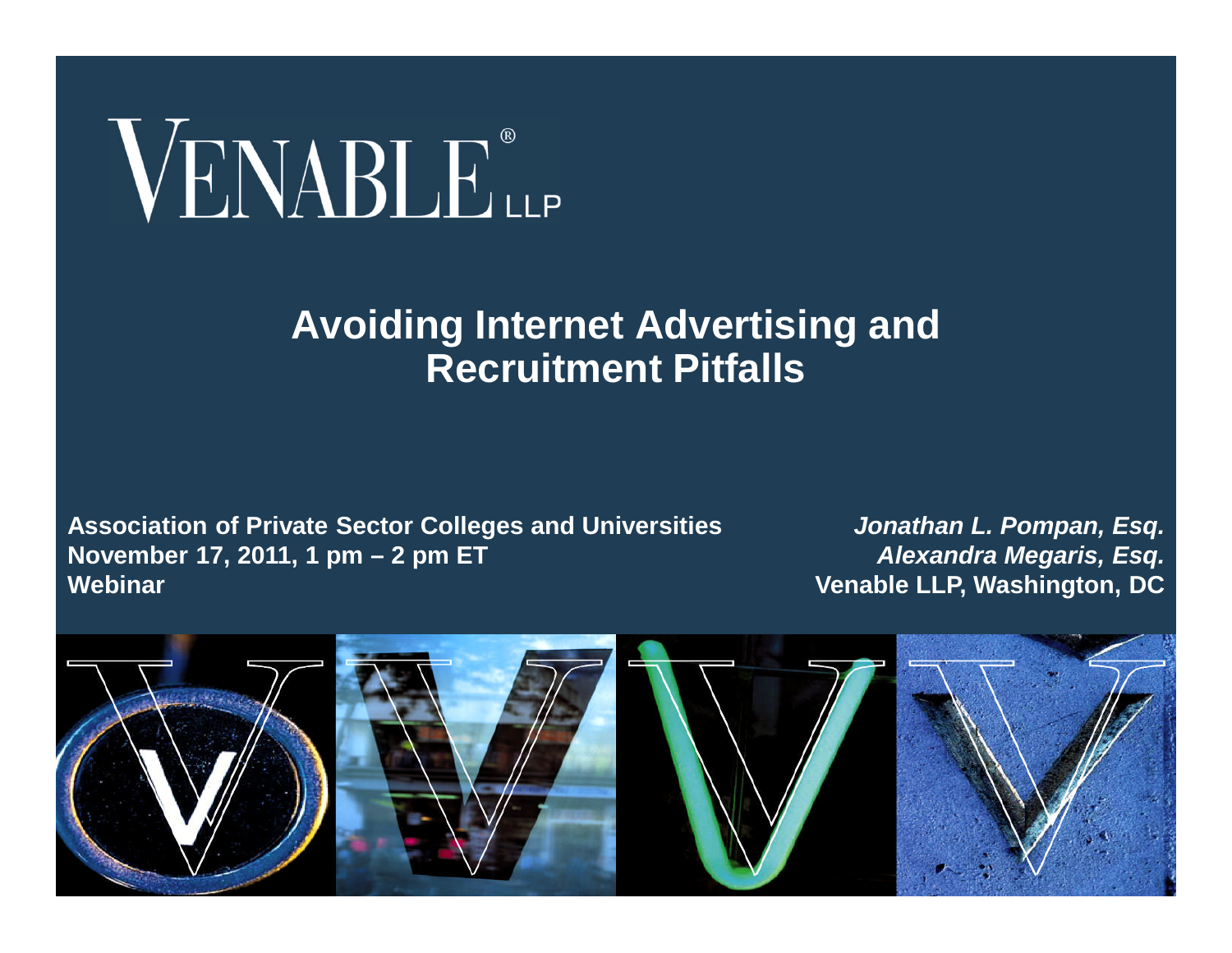#### **IMPORTANT INFORMATION ABOUT THIS PRESENTATION**

*This presentation is for general informational purposes only and does not represent and is not intended to provide legal advice or opinion and should not be relied on as such. Legal advice can only be provided in response to specific fact situations.*

*This presentation does not represent any undertaking to keep recipients advised as to all or any relevant legal developments.*

*This presentation will be available on the APSCU website and at www.venable.com/leads/publications starting on*

*Friday, November 18, 2011*



VENABLE"...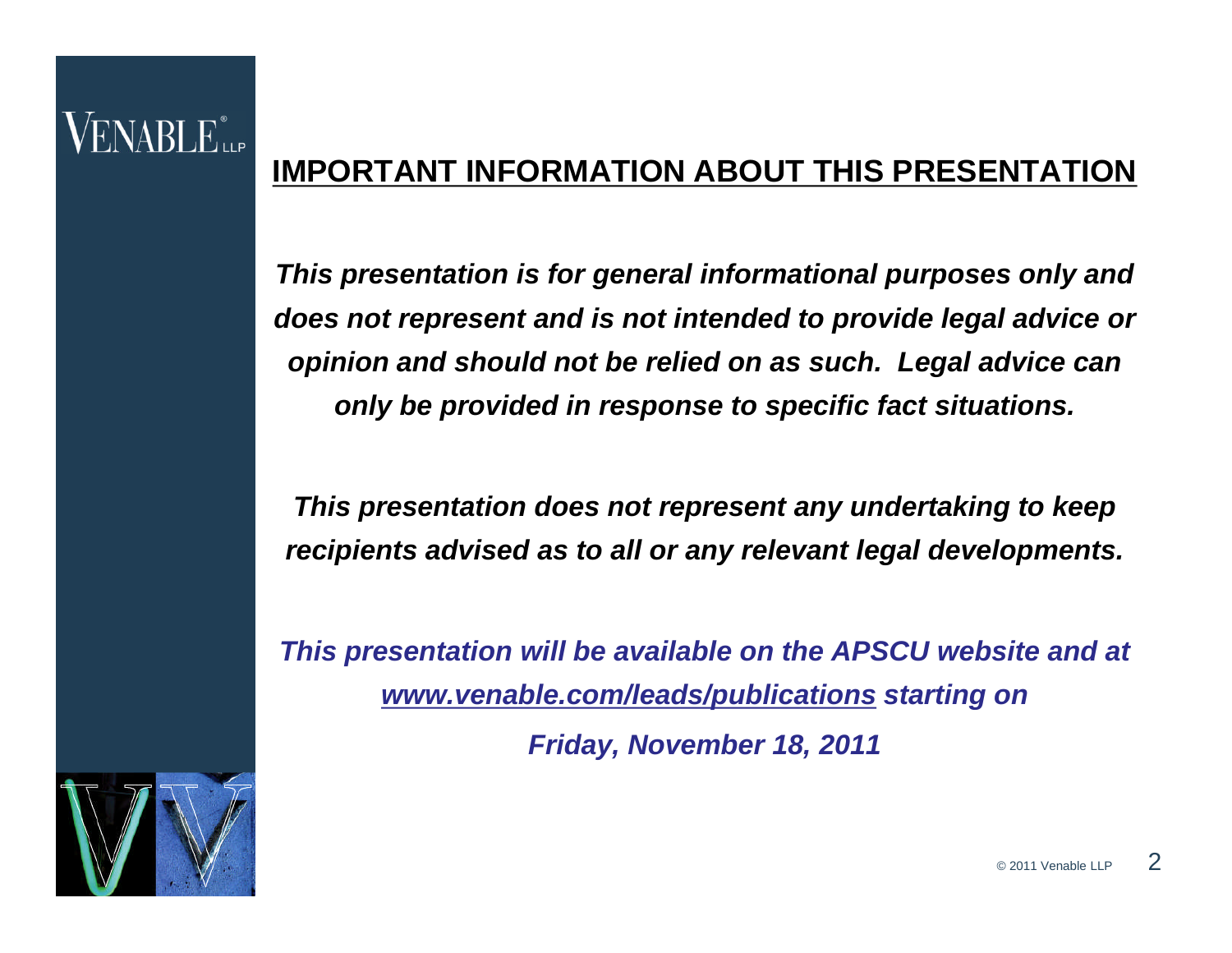## **Agenda**

- **n** Introduction
	- Legal framework for advertising and marketing
- **DoE Misrepresentation Rule**
- Additional Sources of Advertising Law & Regulation
- Complying with Advertising & Marketing Laws
- Sources of Additional Guidance
- Questions and Answers
- *This program is approved for MCLE in New York. Credit in Virginia is pending. Stay tuned for the CLE Code.*

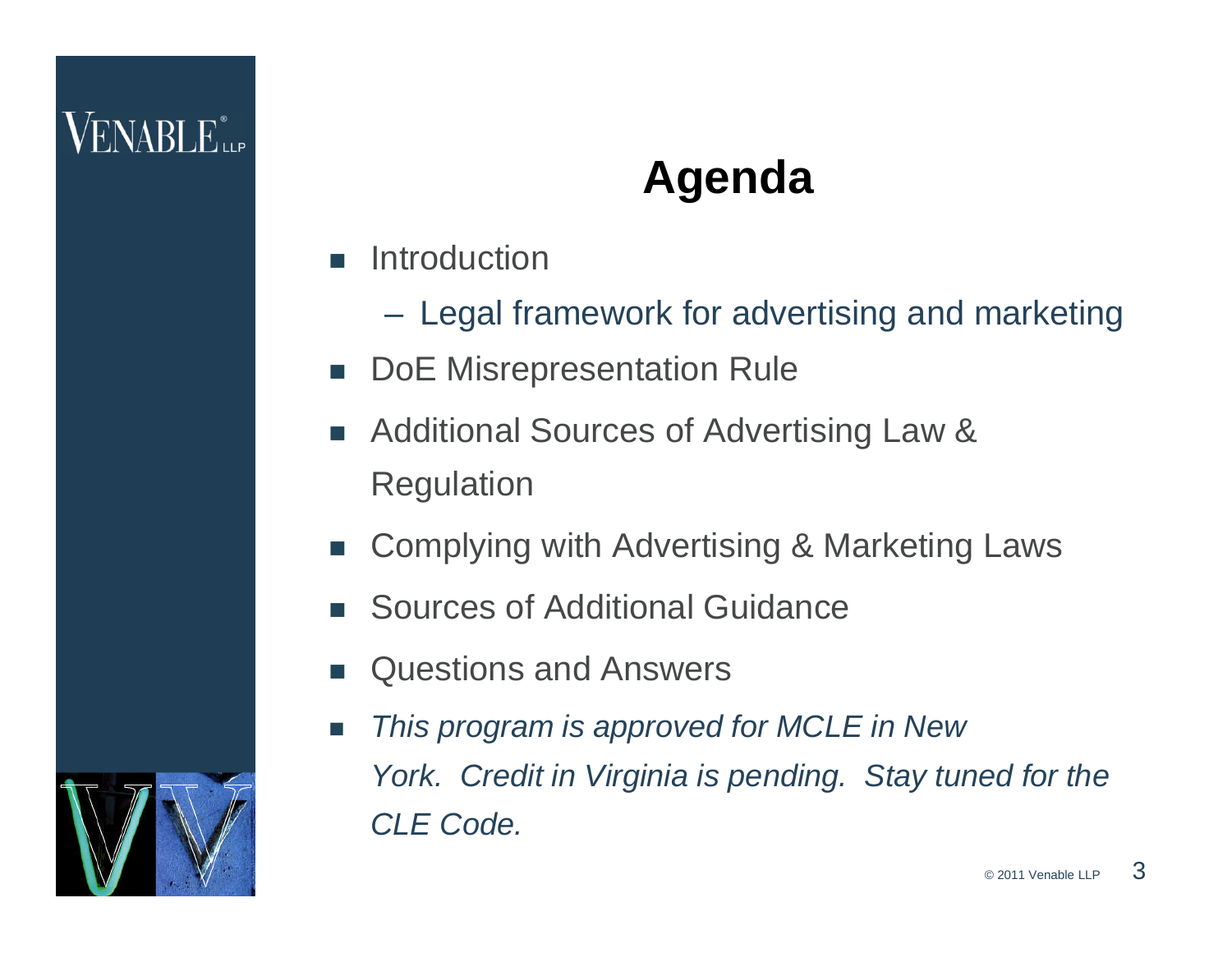## **How we got here…**

- **Postsecondary institutions must communicate** full, accurate and complete information in their Internet advertising and other student recruitment efforts.
- A strong grasp of advertising and marketing law is critical in order to avoid pitfalls and costly missteps.

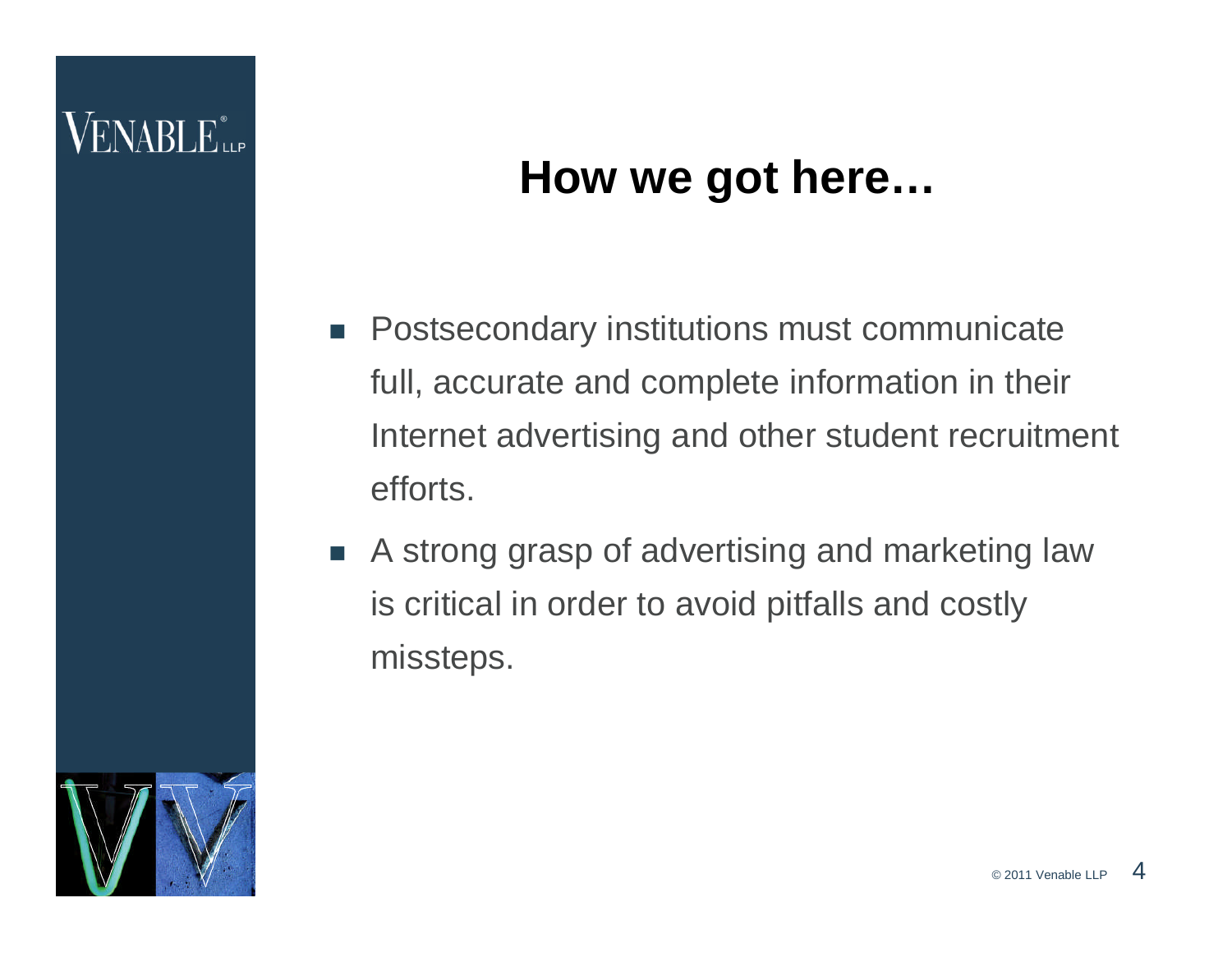

# **The Misrepresentation Rule**



 $\circ$  2011 Venable LLP 5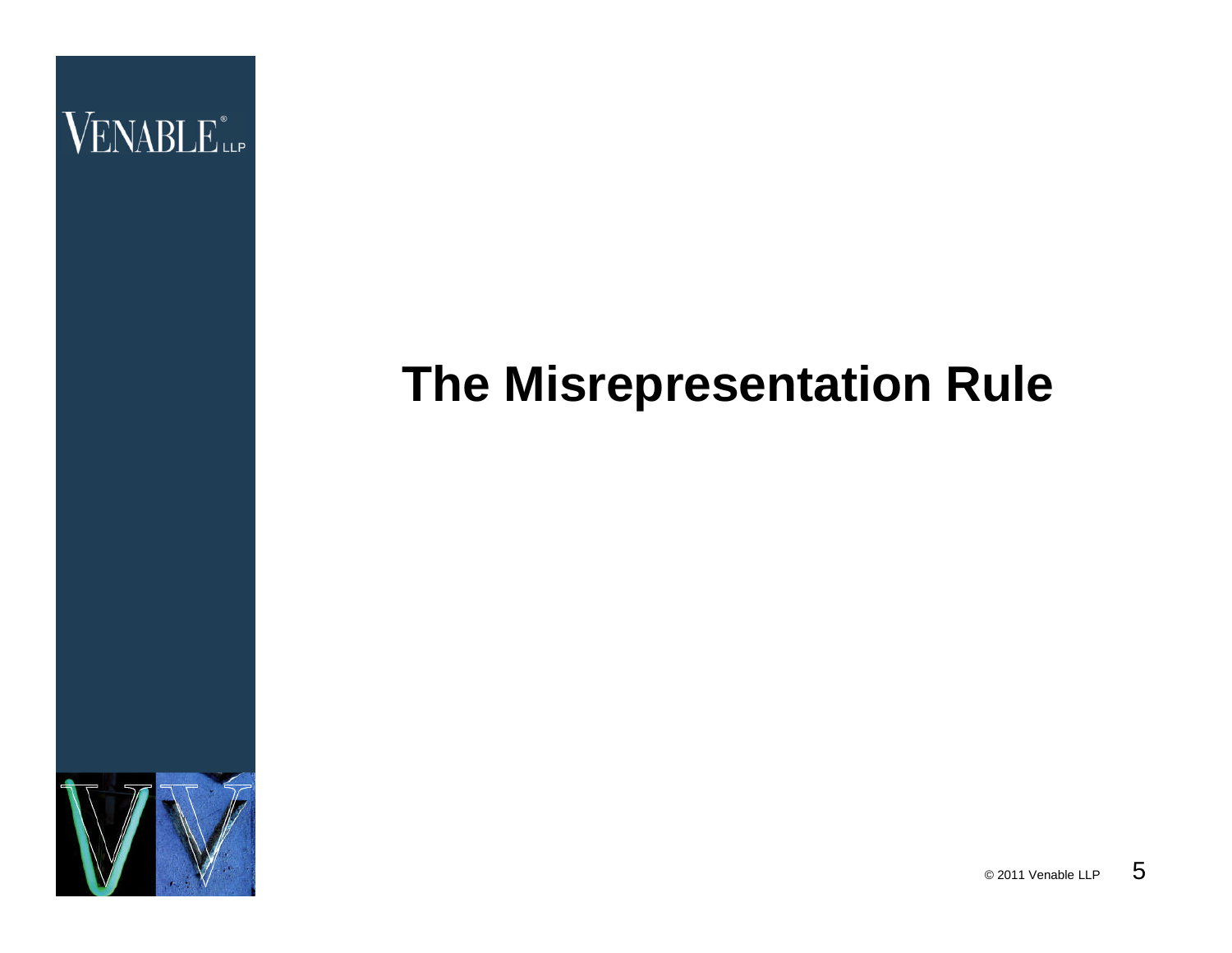## **Background**

- Section 487 of the HEA provides that institutions participating in the Title IV, HEA programs shall not engage in substantial misrepresentation of the nature of the institution's educational program, its financial charges, or the employability of its graduates.
- The DoE amended its Institutional Eligibility regulations, including the "Misrepresentation Rule" in 2010 (after more than 25 years)
- Effective: July 1, 2011



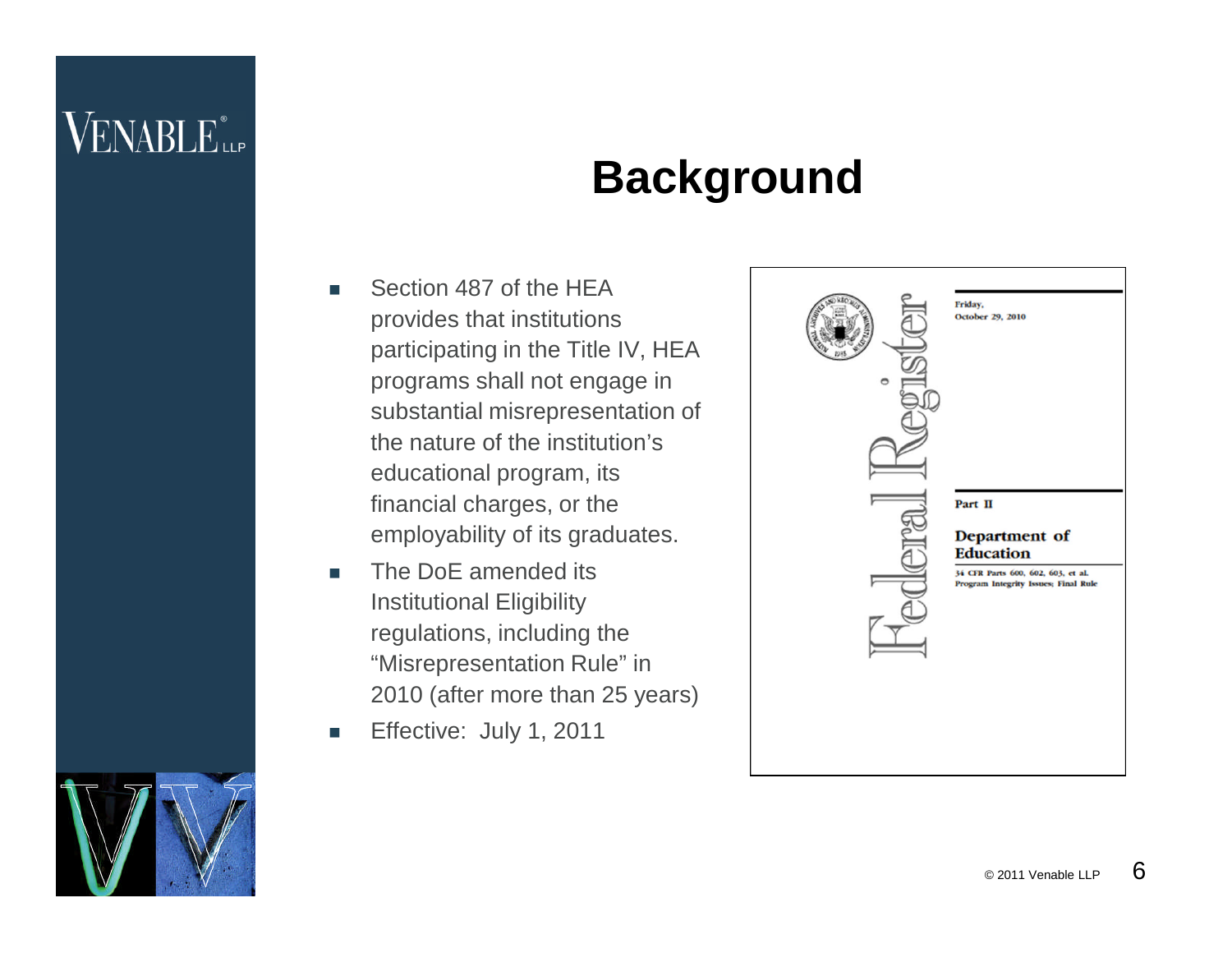# **Background (cont'd)**

- The HEA permits the DoE to suspend or terminate from participation in Title IV programs an institution that engages in "substantial misrepresentation of the nature of its educational program, its financial charges, or the employability of its graduates."
- Significant changes to the Misrepresentation Rule:
	- Broadened definition of misrepresentation
	- Codified policy of holding institution responsible for vendors
	- Expanded DoE's remedies

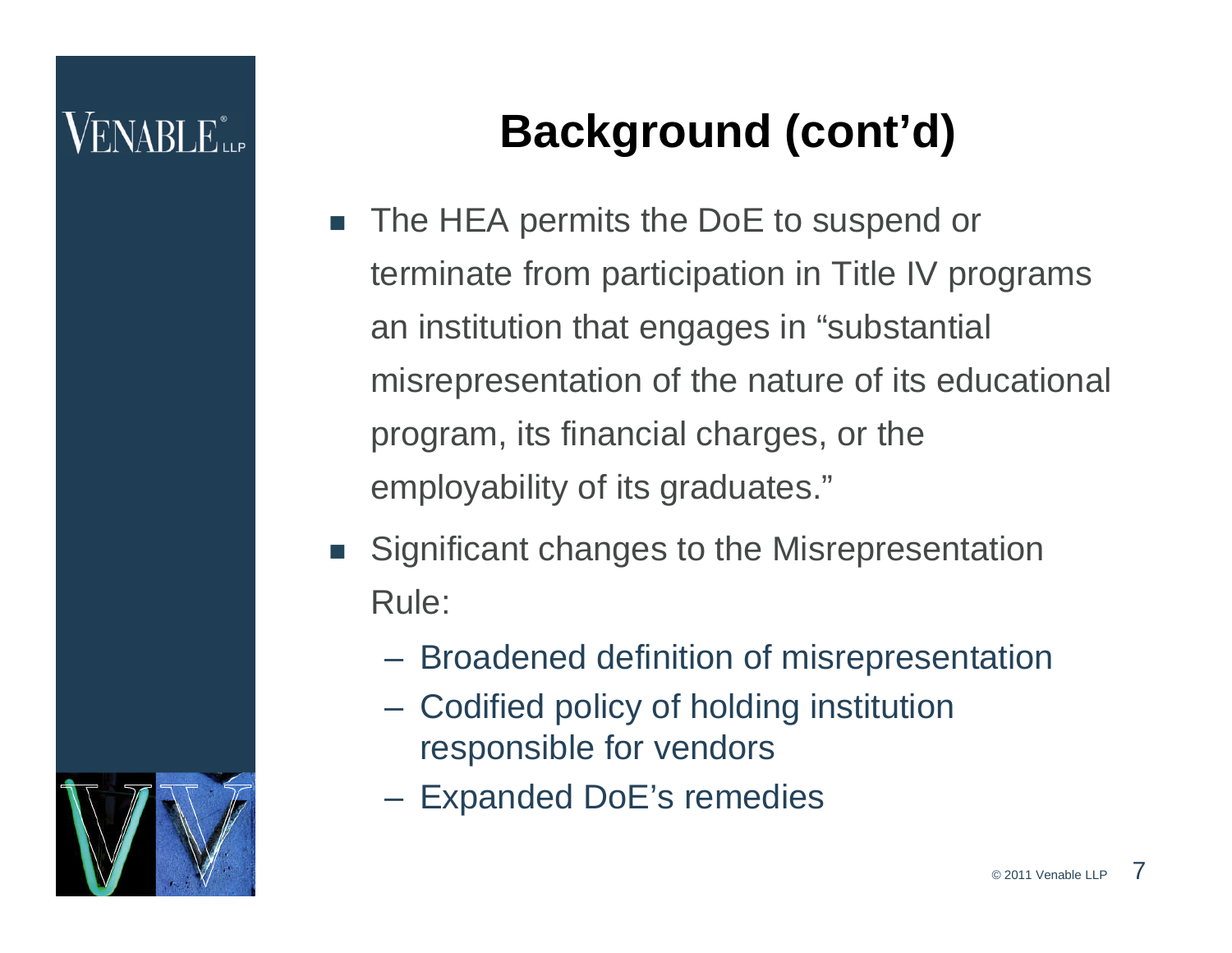## **What Does the Misrepresentation Rule Cover?**

- The new Misrepresentation Rule makes the institution responsible for *substantial misrepresentations* by the institution itself, a representative of the institution, *or any person or entity with whom the institution has an agreement to provide educational programs, marketing, advertising, recruiting or admissions services.*
- **The rule prohibits** *substantial misrepresentations* "in all forms, including those made in any advertising, promotional materials, or in the marketing or sale of courses or programs of instruction offered by the institution."
- The rule contains lengthy examples of misrepresentations relating to the nature of an educational program, the nature of an institution's financial charges, and the employability of graduates.

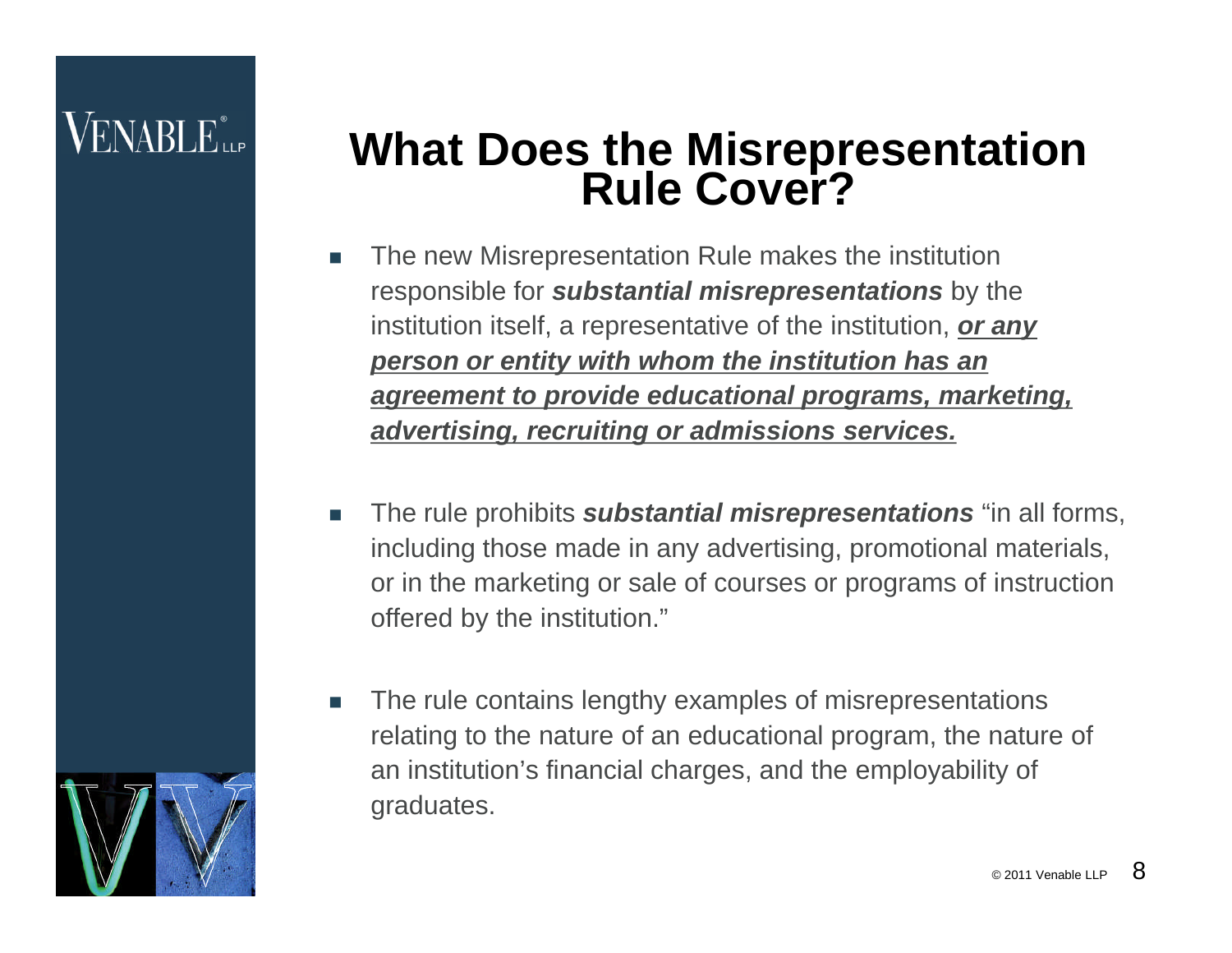# ENABLE...

## **What is the Definition of "Substantial Misrepresentation"?**

- Misrepresentation means "[a]ny false, erroneous or misleading statement" that the institution, a representative of the institution, or a covered service provider makes "directly or indirectly" to a student, prospective student, a member of the public, an accrediting agency, a state agency, or DoE.
- "A misleading statement includes any statement that has the likelihood or tendency to deceive or confuse."
- Substantial If a person to whom the misrepresentation was made "could reasonably be expected to rely, or has reasonably relied," on the misrepresentation.

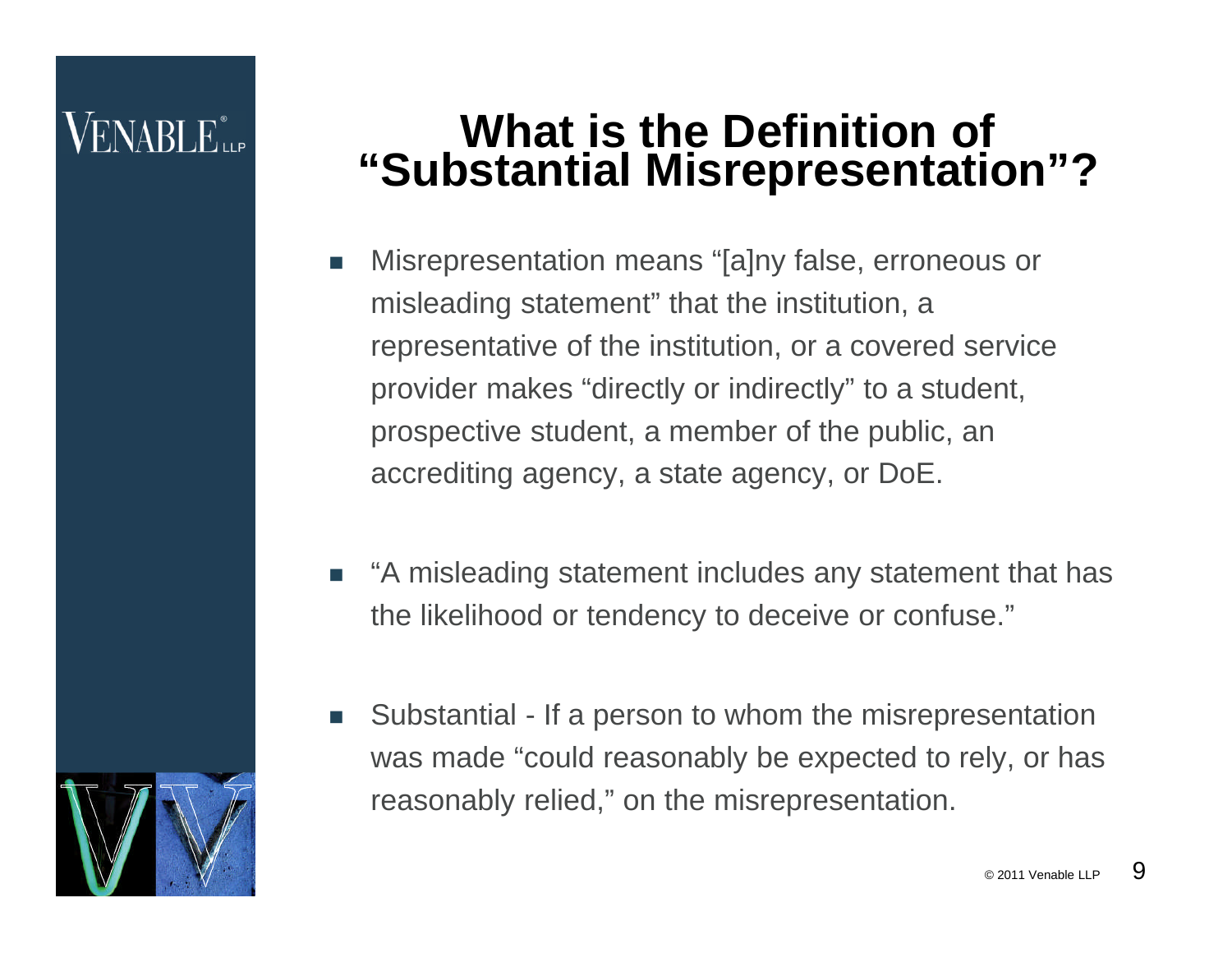#### **A Closer Look - "***Substantial* **Misrepresentation"**

- Misrepresentation on which the person to whom it was made could reasonably be expected to rely, or has reasonably relied, to that person's detriment.
- Does not require proof that person actually relied on the misrepresentation.
- Does not require proof of actual injury.

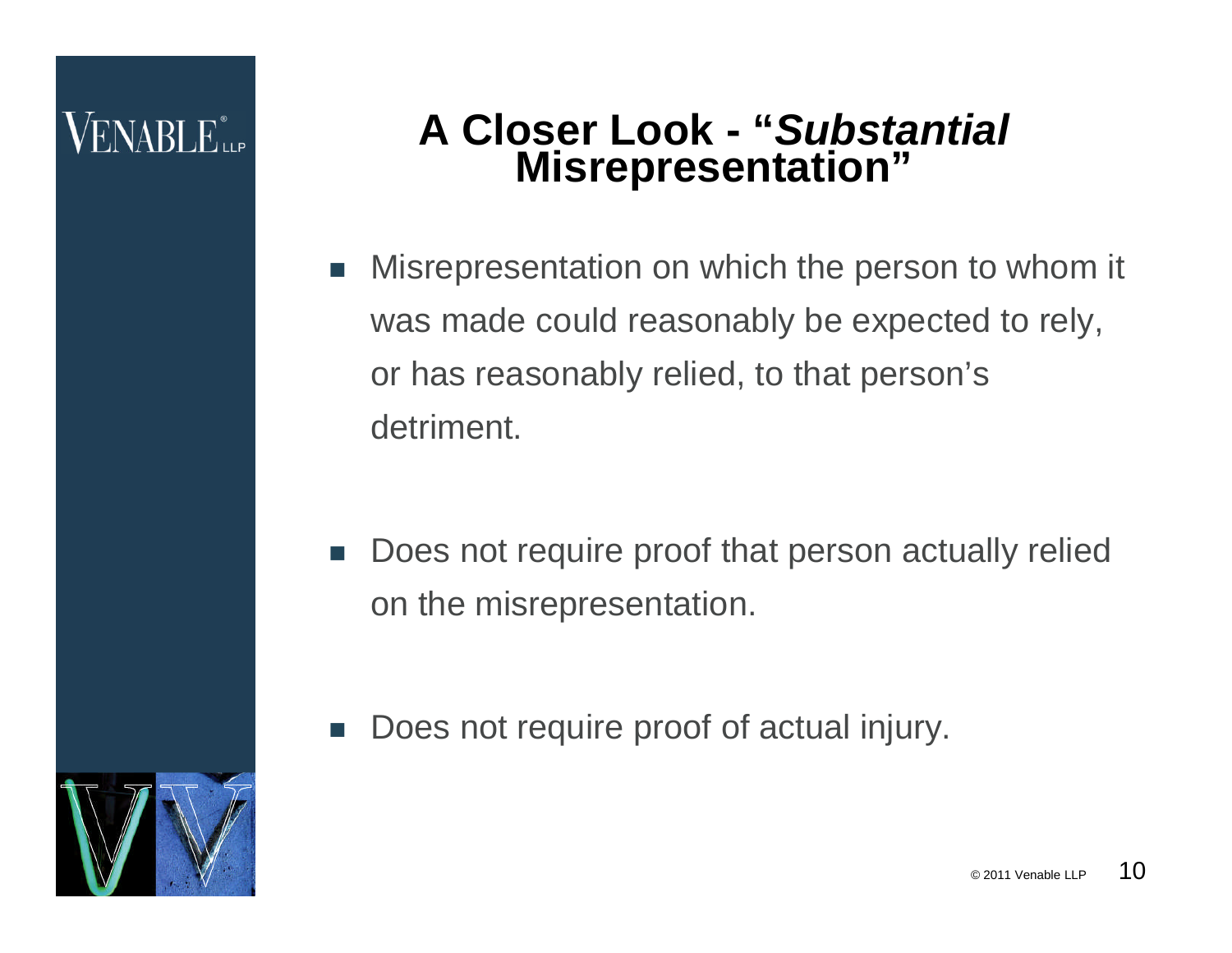# ENABLE...

## **The Consequences of Substantial Misrepresentations**

- In the event of a substantial misrepresentation, the Misrepresentation Rule authorizes DoE to:
	- 1. Deny applications by the institution; for example, to add locations or programs;
	- 2. Initiate proceedings to fine an institution or limit, suspend, or terminate its participation in Title IV programs; or
	- 3. Revoke a provisionally certified institution's participation in Title IV programs.

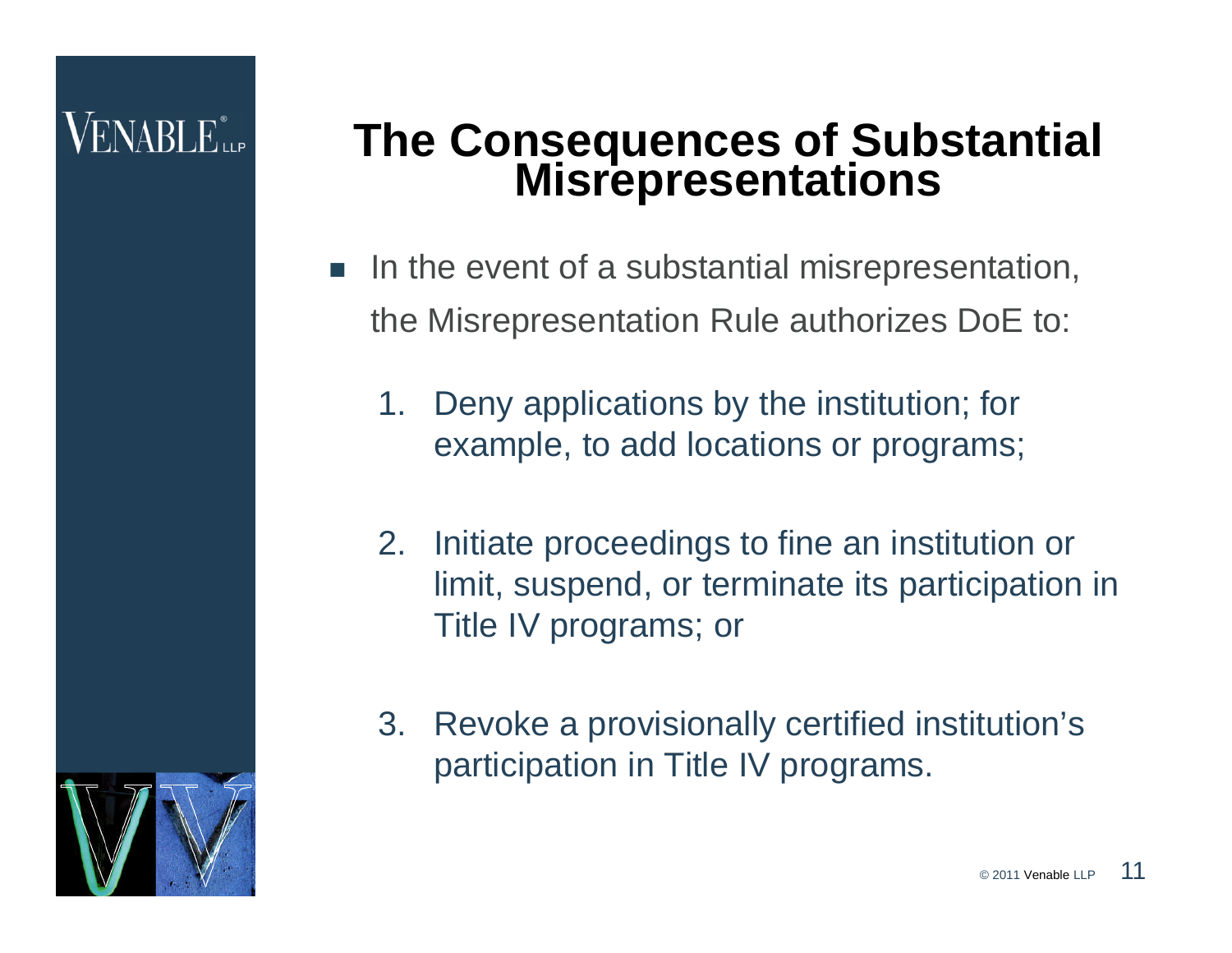## **Three Categories of Examples of Misrepresentations**

**Any false, erroneous or misleading statement related to…**

- **Nature of educational program**
	- Transferability of course credits
	- Size, location, facilities
	- Number, availability and qualifications of faculty
	- Whether completion of course qualifies student for acceptance to a labor union or to receive a license or certification
	- Availability, frequency, appropriateness of courses to the employment objectives that program designed to meet
- **Nature of financial charges**
	- Scholarship offers
	- Refund policy
	- Availability or nature of financial assistance
- **Employability of graduates**
	- Institution's relationship with any organization or employment agency
	- Current or future conditions, compensation or employment opportunities
	- Government job market statistics

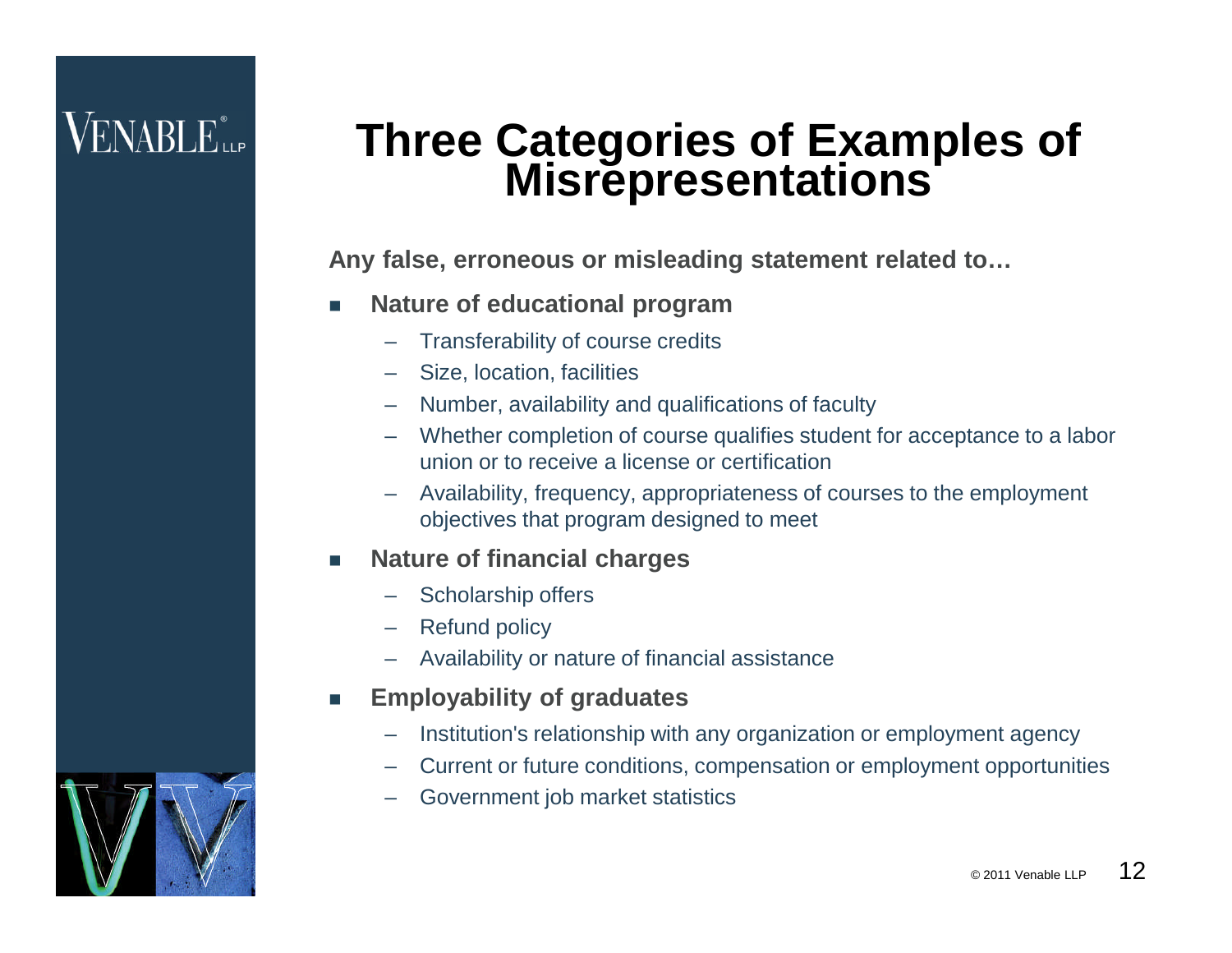## **Other Sources of Advertising and Marketing Law and Regulation**



 $\circ$  2011 Venable LLP 13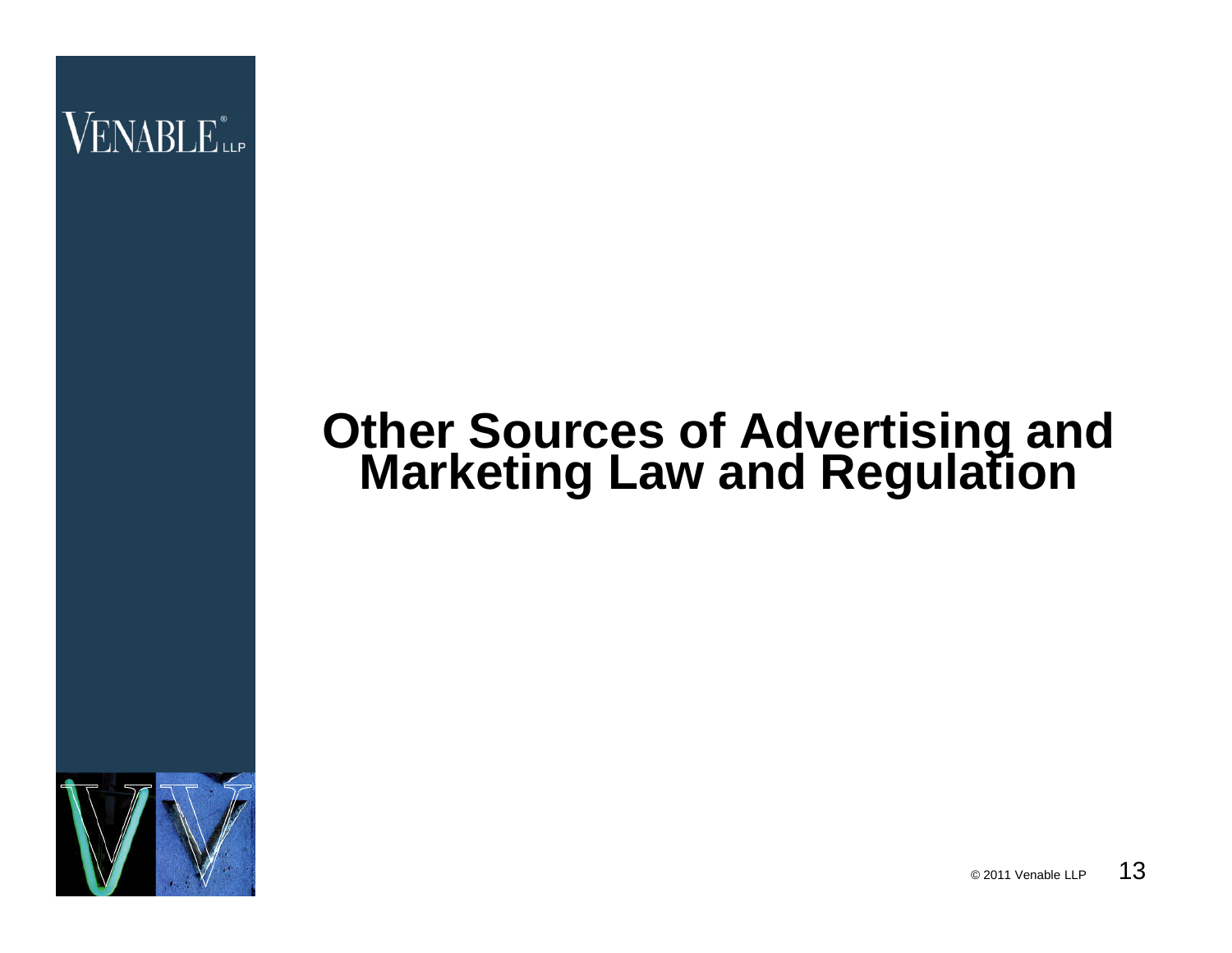## **Enforcement of Advertising and Marketing Laws**

Other agencies, entities, and consumers also can enforce various laws and standards that guard against misrepresentation.





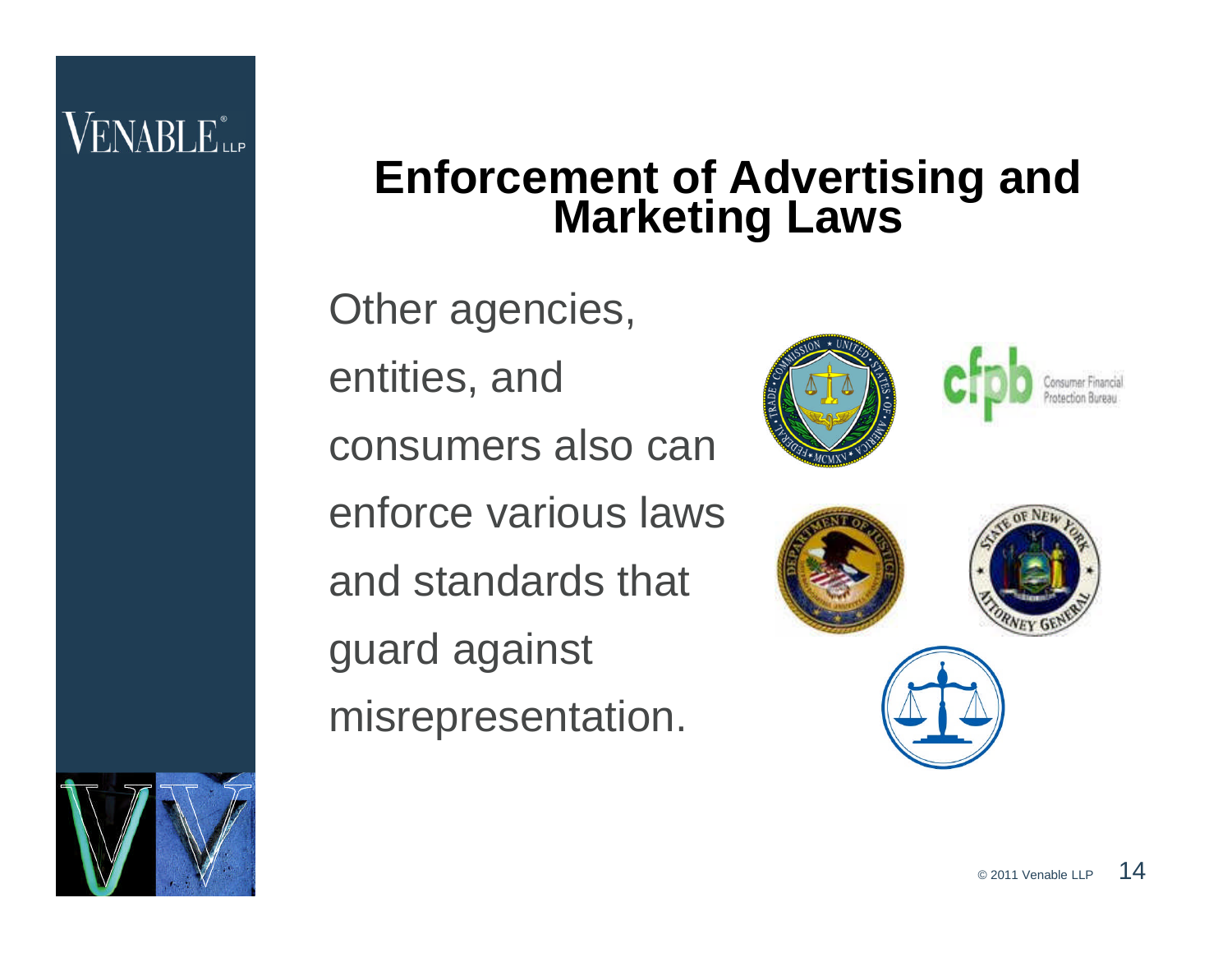# **Federal Trade Commission Act**

- **FTC pursues deceptive practices under Federal Trade Commission Act ("FTC Act"), 15 U.S.C. 45** *et seq.***:**
	- Section 5 gives the FTC broad authority to prohibit "unfair or deceptive acts or practices"
	- Section 13(b) authorizes FTC to file suit in United States District Court to enjoin any act or practice that is in violation of any provision of law enforced by the FTC

#### **Enforcement against unfair or deceptive practices**

- Not required to prove actual deception
- Wide array of remedies: civil penalties, injunctions, restitution, corrective advertising

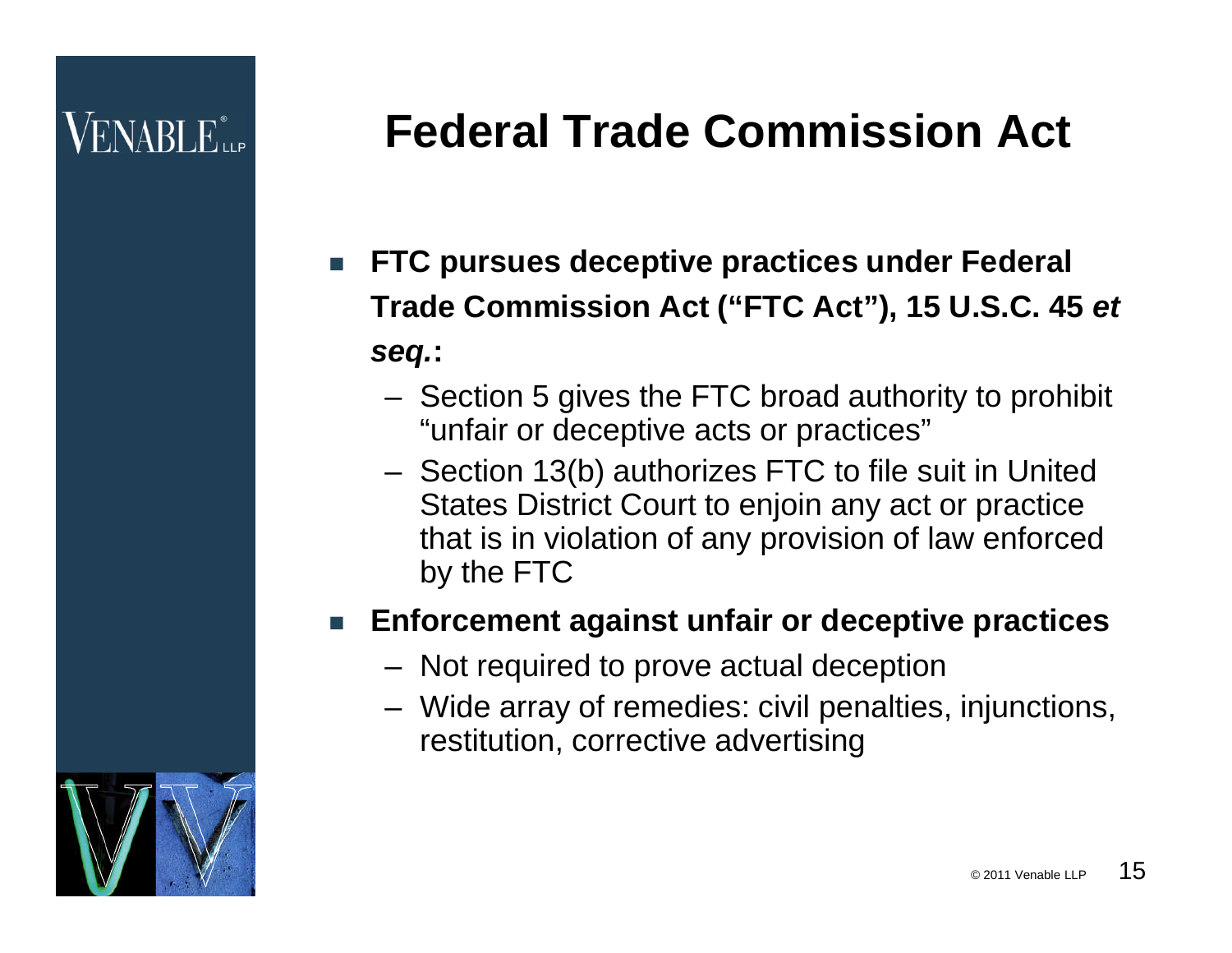# **Back To Basics**

- **Advertising must be truthful and not misleading.** 
	- Literally false claims are actionable without additional proof.
- Advertisers must have evidence to back up their claims ("substantiation").
	- Substantiation is required for any objective, provable claims (express or implied) made about a product or service in the ad.
- Advertisements cannot be unfair
	- An ad is unfair if it causes harm to consumer that is not outweighed by overall benefit to consumers or competition

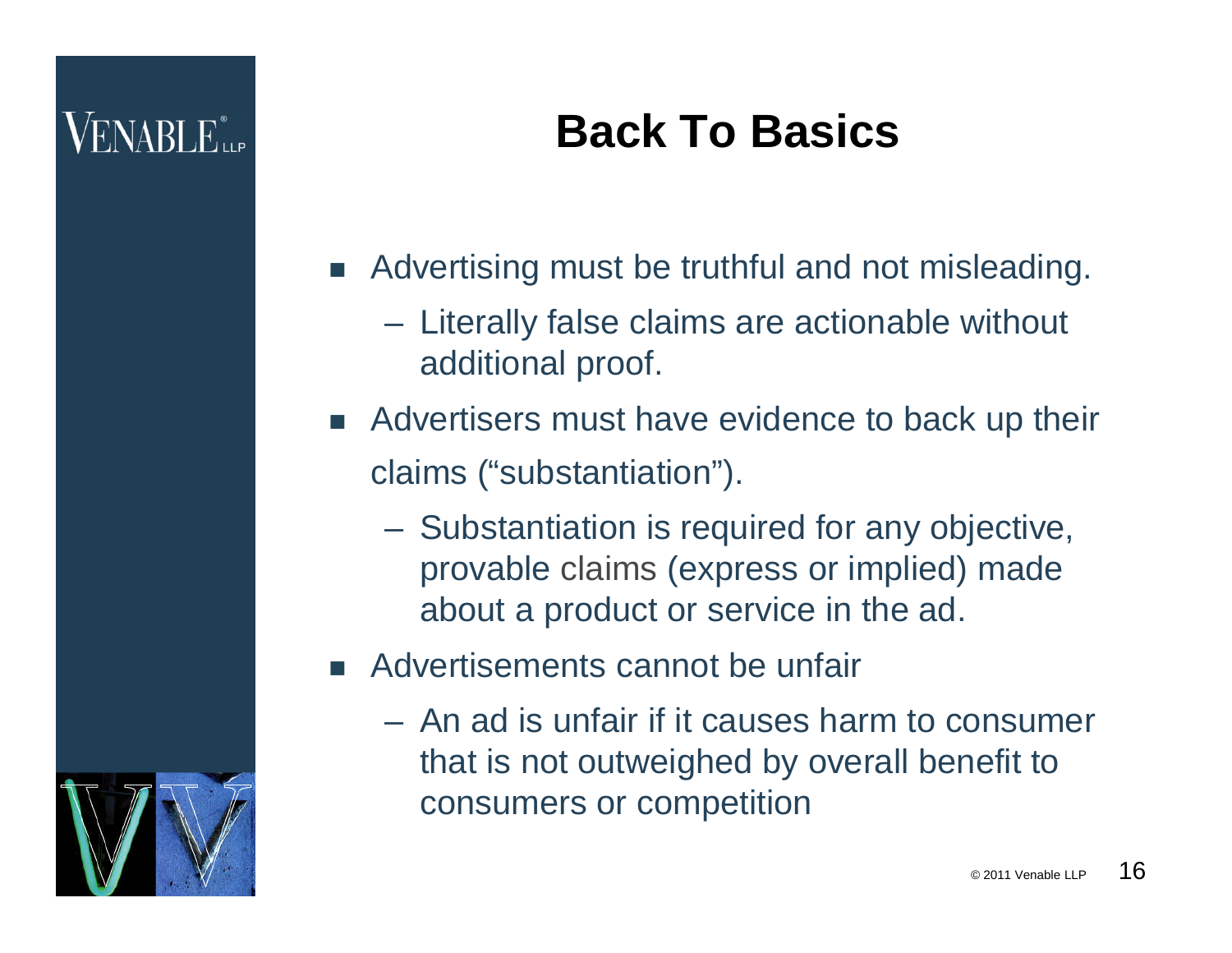# **VENABLE**

# **Claims Substantiation**

- Need a reasonable basis for claims made in advertisements concerning characteristics or efficacy of a service
- Claims purporting to provide a quantifiable result held to higher standard

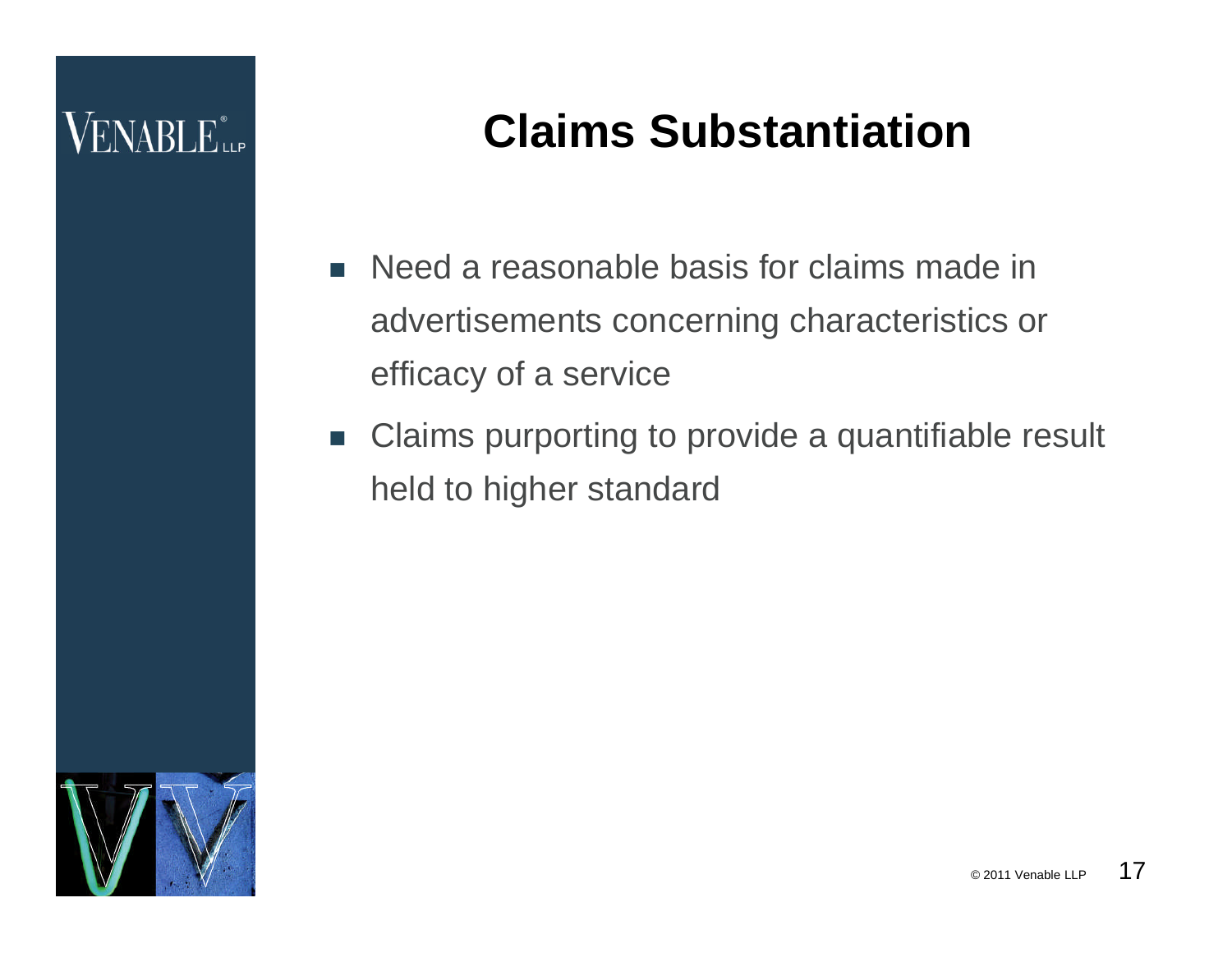## **Disclosures & The "Four P's"**

- Disclosures must be "*clear and conspicuous*"
	- Prominence
	- Presentation
	- Placement
	- Proximity
- **No. 3** What is the overall net impression?

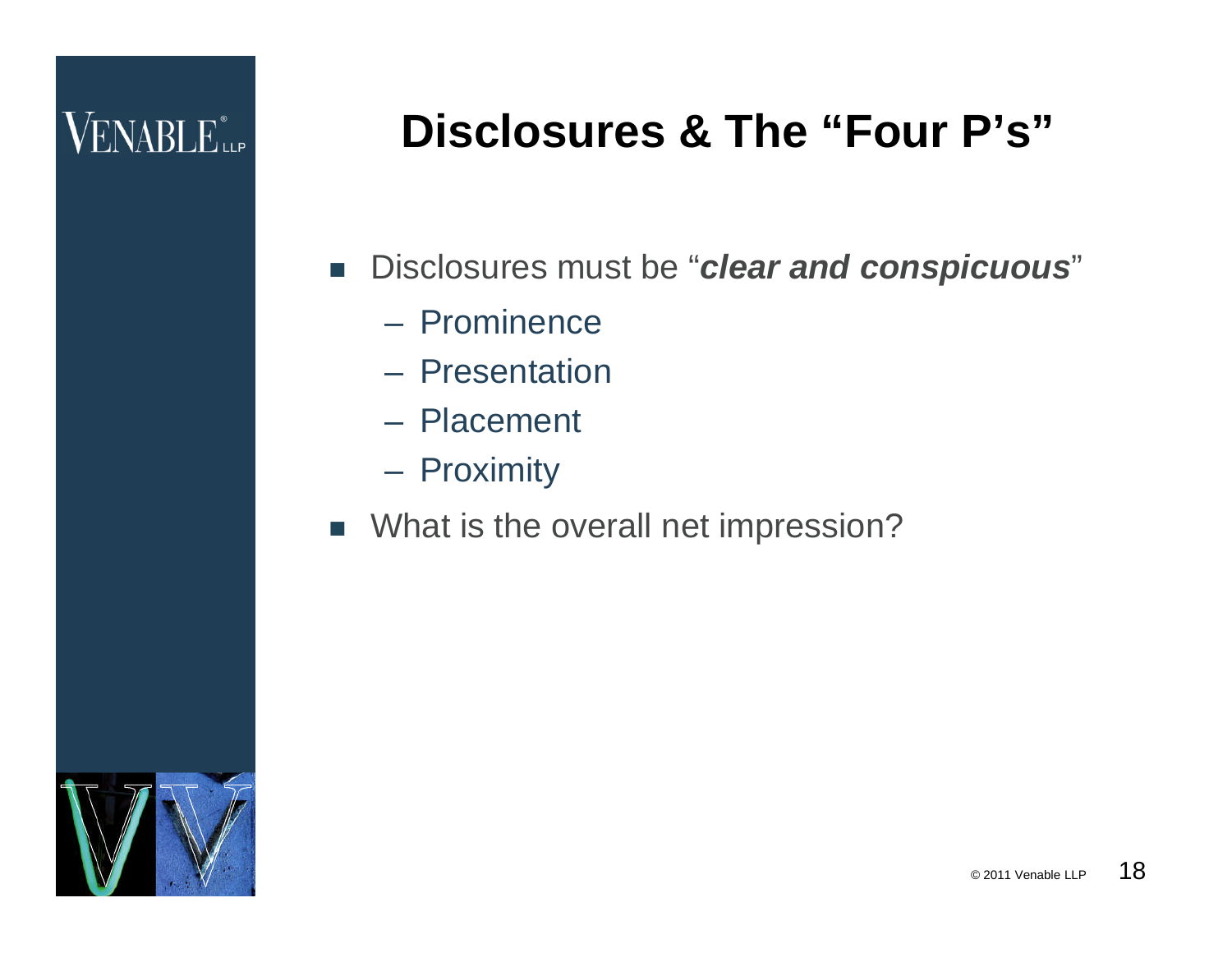# **VENABLE**

# **Endorsements & Testimonials**

- **FTC Guides Governing Endorsements & Testimonials** 
	- No longer can simply include a typicality disclaimer on testimonials that report extraordinary results
		- Need substantiation that the endorser's experience is typical
		- Otherwise, must disclose generally expected results
	- Utilize actual customers or clearly disclose otherwise
	- Disclose material connections between advertisers and endorsers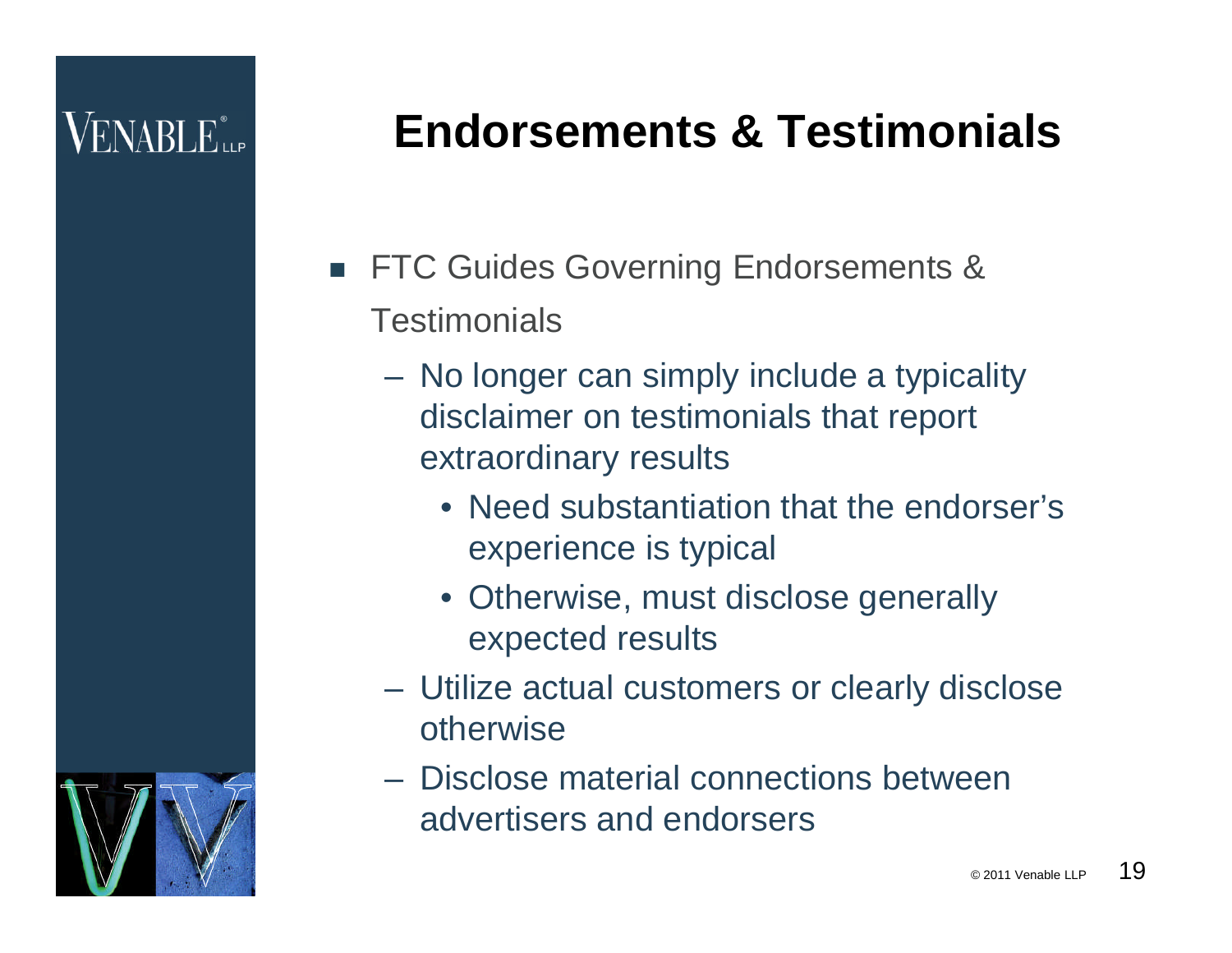## **FTC Guides for Private Vocational and Distance Educational Schools**

- Target privately owned schools that offer courses, training or instruction purporting to prepare or qualify individuals for employment.
- Do not apply to institutions of higher education offering at least a 2 year program of accredited college level studies.
- **Prohibit following practices** 
	- Use of deceptive name or designation
	- Misrepresentation of extent or nature of accreditation of school or course
	- Misrepresentation of facilities, services, qualifications of staff and employment prospects
	- Misrepresentation of enrollment qualifications or limits
	- Failure to disclose prior to enrollment total cost of the program and refund policy
	- Failure to disclose all requirements for completing program

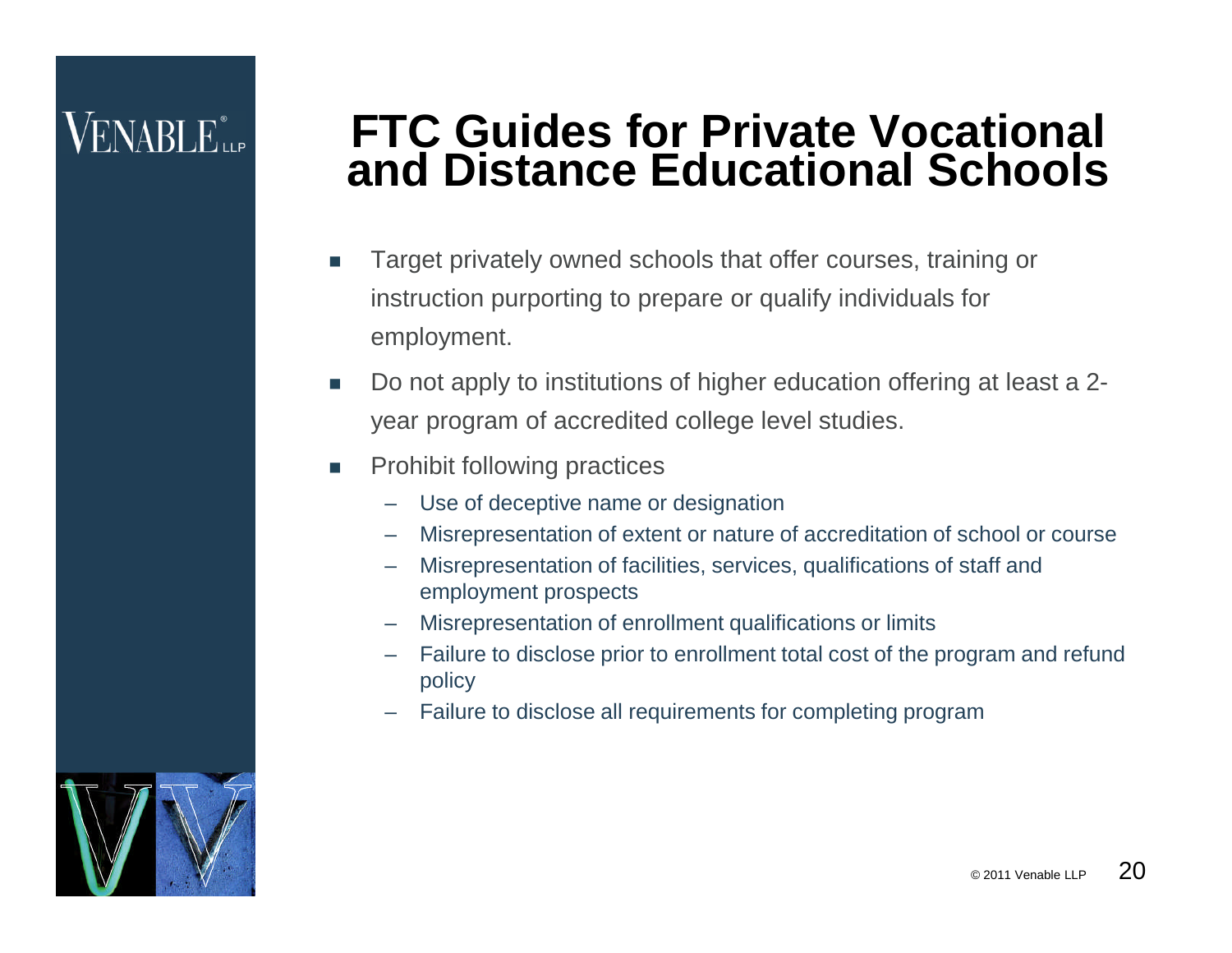## **Email Marketing & Complying with the CAN SPAM Act**

- **Do not use false or misleading header information.**
- Do not use deceptive subject lines.
- **IDENTIFY THE MESSAGE AS AN ADDENTIFY**
- **Provide a valid postal address.**
- **Tell recipients how to opt out of receiving future email.**
- **Honor opt-out requests promptly.** 
	- opt-out mechanism must be able to process opt-out requests for at least 30 days after you send your message.
	- must honor a recipient's opt-out request within 10 business days.
- **Monitor what others are doing on your behalf.** The law makes clear that even if you hire another company to handle your email marketing, both the company whose product is promoted in the message and the company that actually sends the message may be held legally responsible.

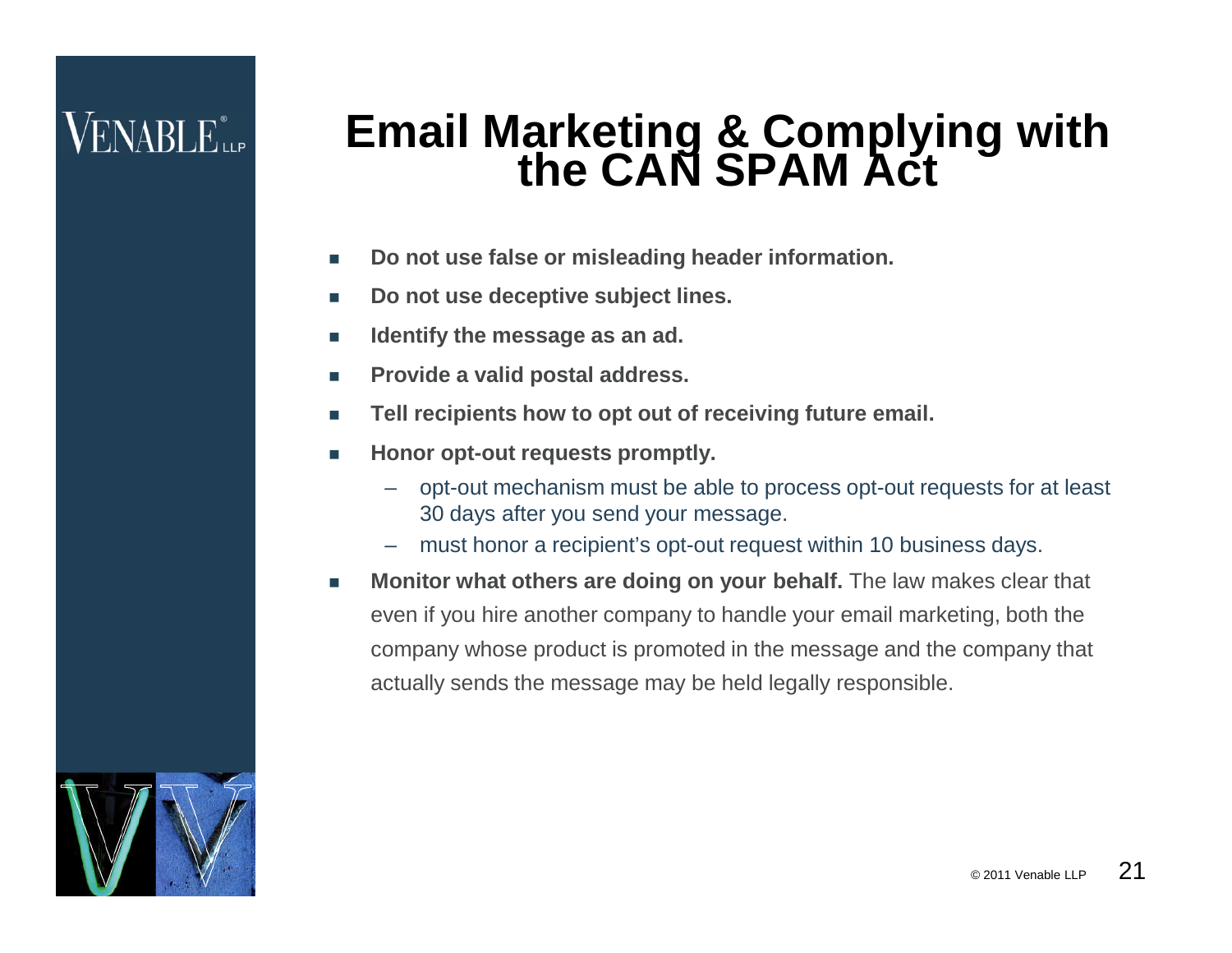# **VENABLE**

## **State Regulation of Advertising & Marketing**

- Consumer Protection Acts (Mini-FTC Acts).
	- States have adopted mini- "FTC Acts" that prohibit unfair and deceptive practices
	- States typically follow FTC precedent
	- Frequently Broader Jurisdiction
	- Enforcement by State Attorneys General and Private Litigants (most states)

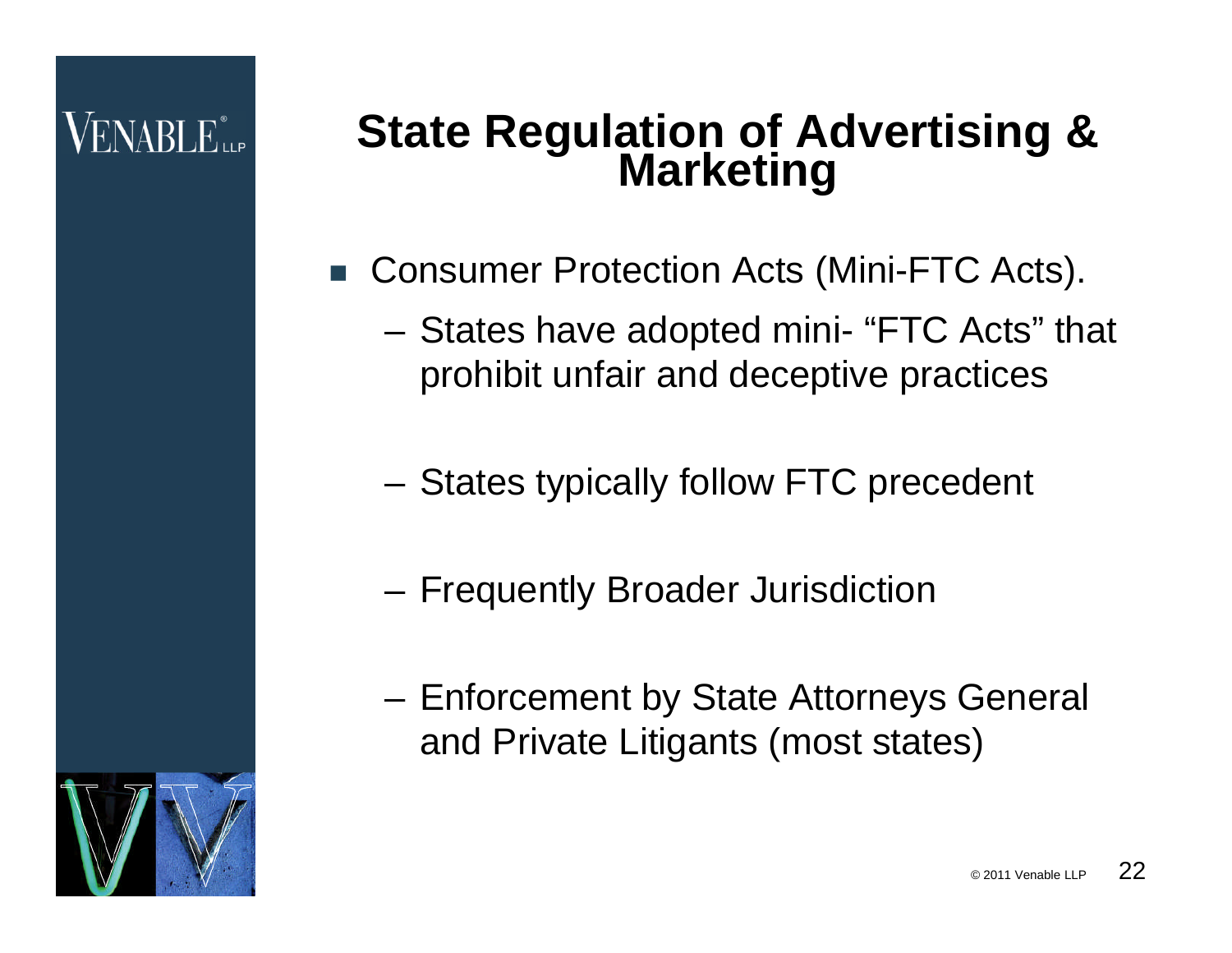# **Private Litigation**

- Mini-FTC Acts/Unfair & Deceptive Acts or Practices (UDAP)
- **Federal Lanham Act**
- State mini-Lanham Acts
- CAN SPAM
- *Qui tam* action under False Claims Act
- Common Law

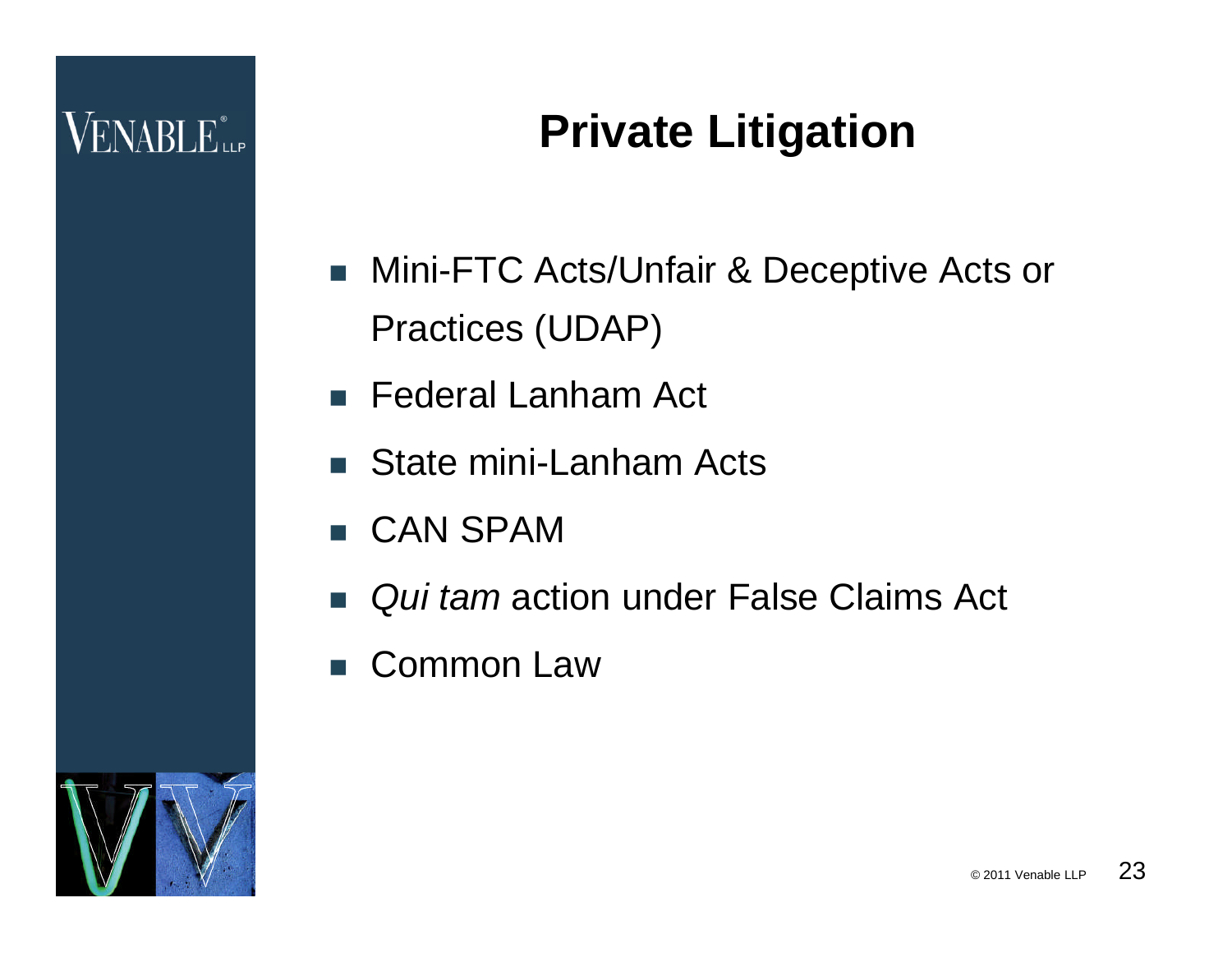

### **Complying with Advertising & Marketing Laws**



 $\circ$  2011 Venable LLP 24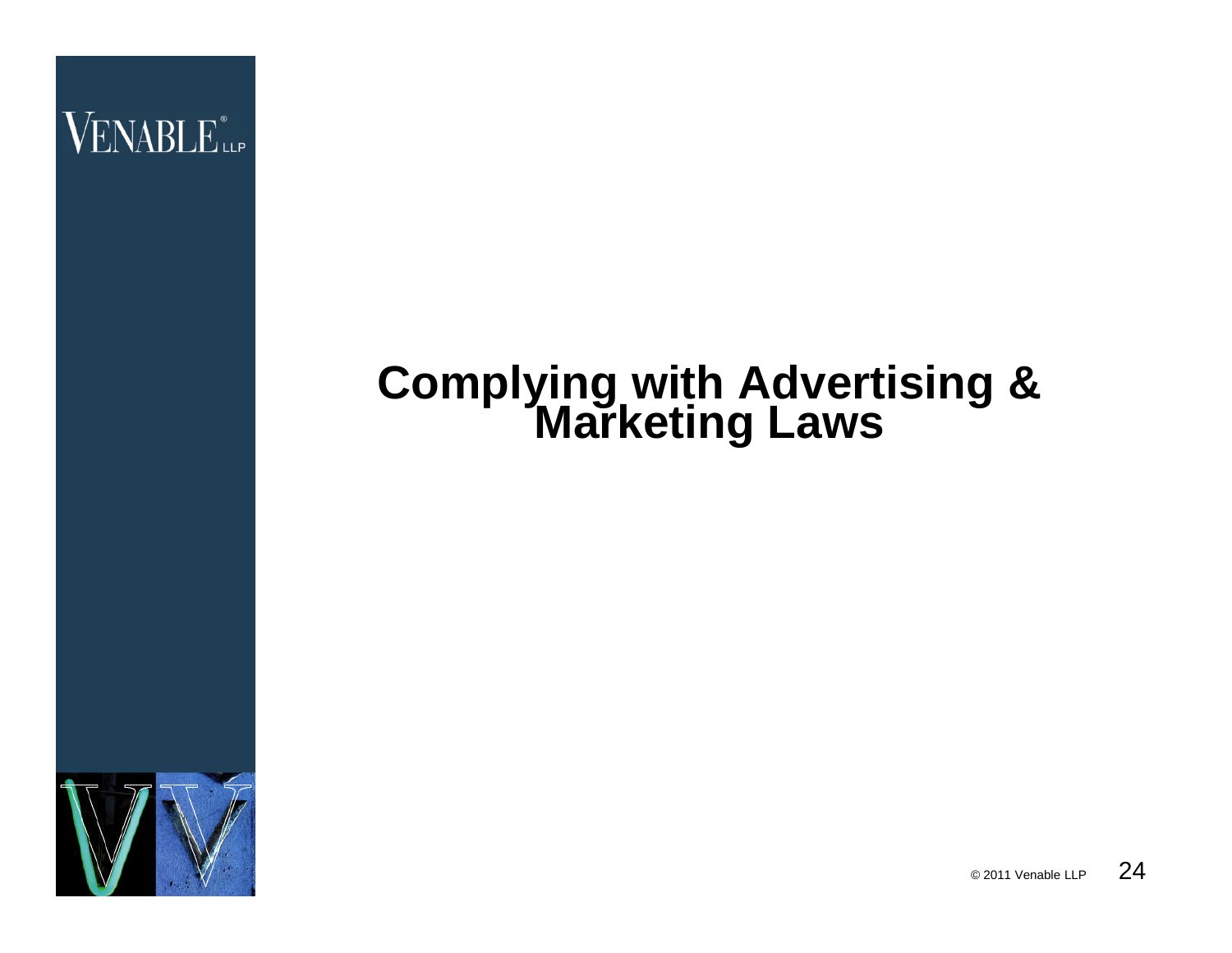## **General Best Practices**

- Legal Audit.
- Establish and implement an internal compliance policy.
- Design recruiting and marketing materials to comply with FTC and State laws governing deceptive practice and DoE's. Misrepresentation Rule.
- **Require recruiting and marketing materials to undergo pre**publication review.
- Use due diligence and contracts with advertisers and marketing contractors and consultants.
- Require pre-approval of all recruiting and marketing materials.
- Monitor advertisements disseminated by marketing contractors.

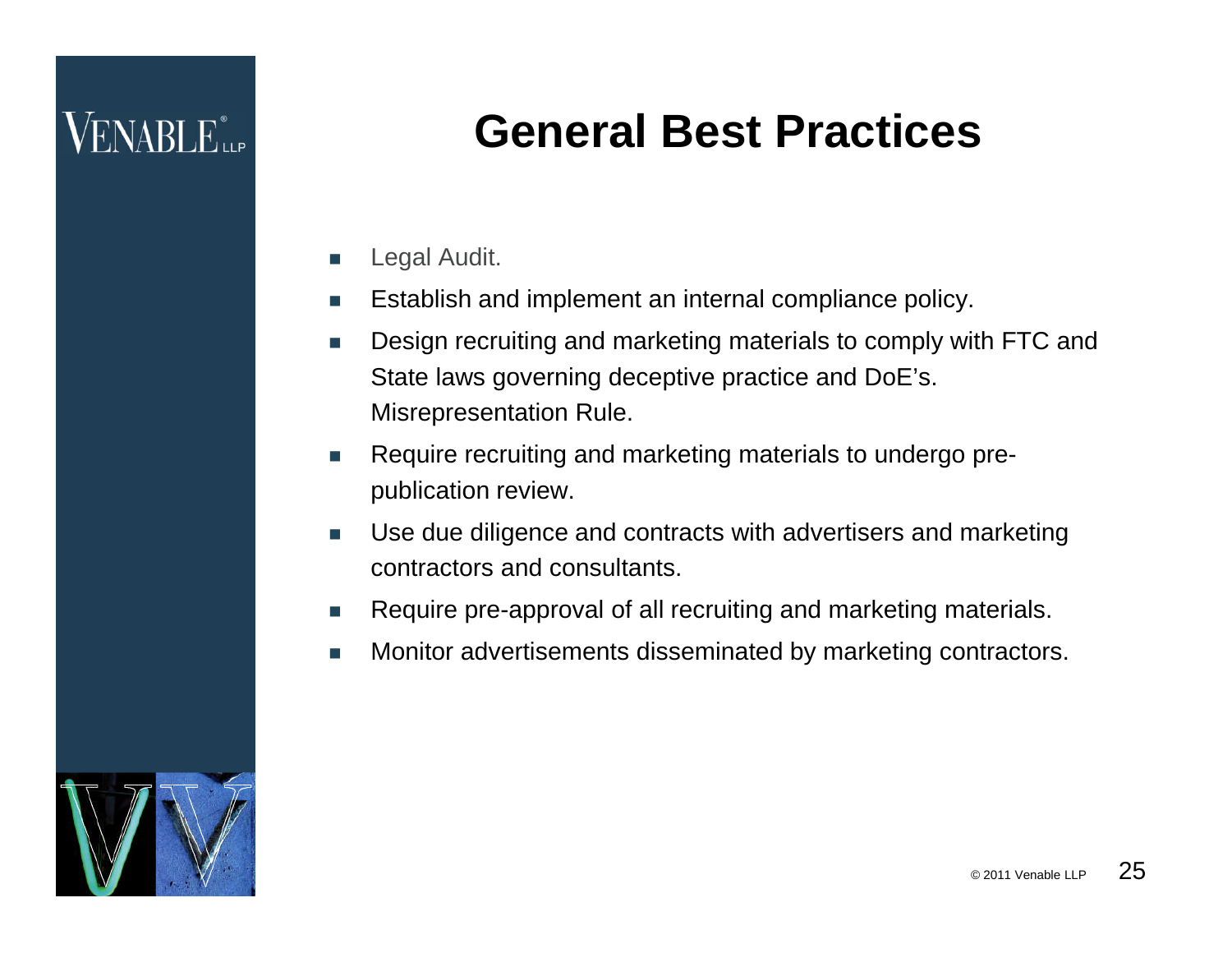# **Know Your Lead Source**

- Qualifications of Vendors/Customers
	- Who are you buying from?
	- Who are they selling to?
	- Where did the lead originate from?
	- What was said to solicit the lead?
- **E** Qualification Procedures
	- Develop a qualification program
	- Develop standard operating procedures
	- Reporting and audit processes
	- Legal protections in your contracts

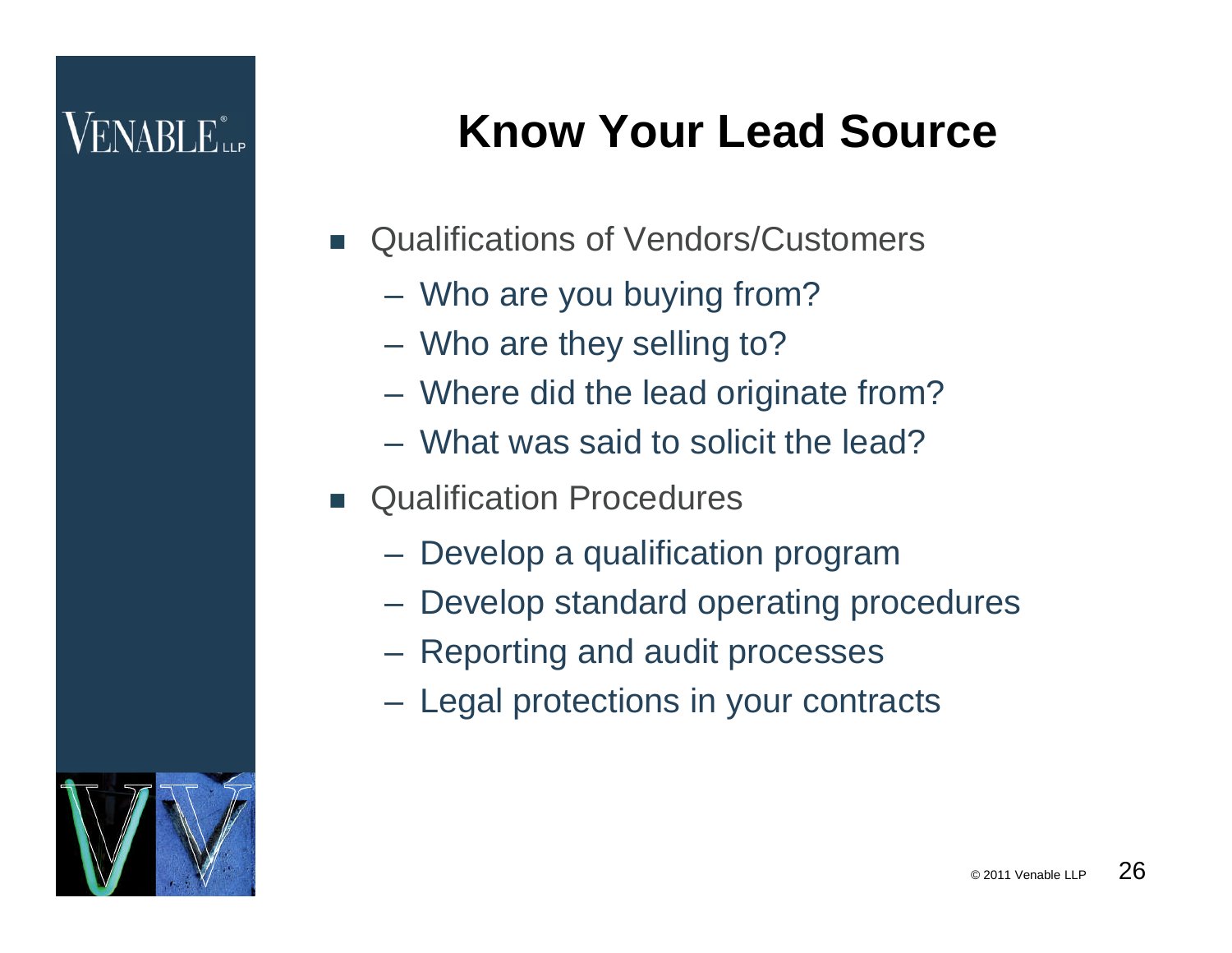## **FTC Crackdown on Affiliate Advertising and Lead Generation**

- *Against the advertiser*: In March, a company selling guitar-lesson DVDs agreed to pay \$250,000 to settle FTC charges that it deceptively advertised its products through online affiliate marketers who falsely posed as ordinary consumers or independent reviewers.
- *Against affiliates:* In April, the FTC filed 10 lawsuits in federal district court for using fake news websites to market acai berry weight-loss products. FTC asked the courts to permanently bar the allegedly deceptive claims, and to require the companies to provide money for refunds to consumers who purchased the supplements and other products.

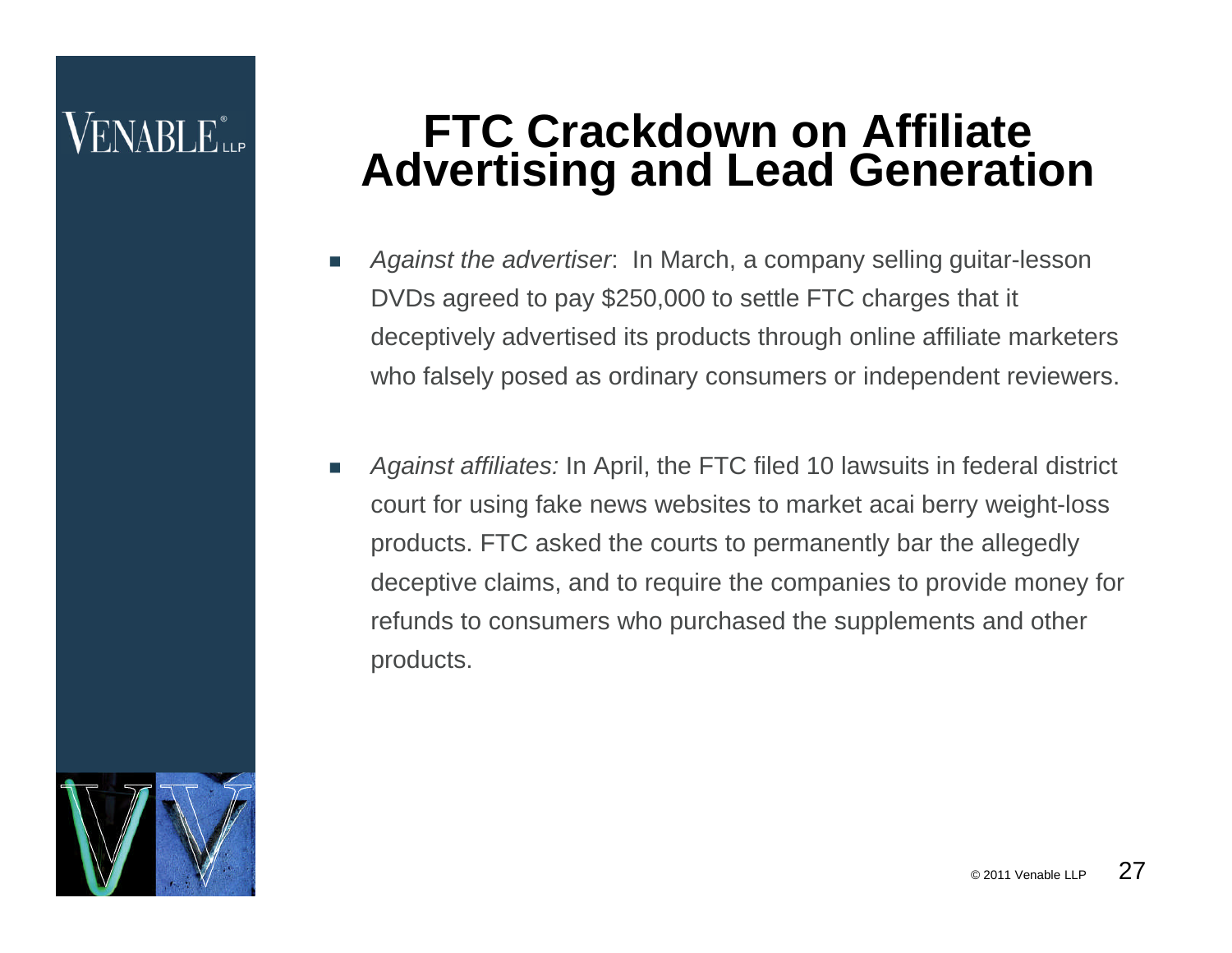#### **Recommendations for Contract Provisions**

- Right to pre-approve all publicly-disseminated recruiting and marketing materials (including modifications to such materials).
- **EXECTE Legal compliance with all laws, specifically consumer protection laws** and the DoE misrepresentation rule.
- Prohibition of compensation of employees and subcontractors based on the number of students enrolled.
- **Indemnification provisions.**
- **Pre-approval of subcontractors and affiliates.**
- List of prohibited traffic sources.
- **Monitoring and review.**

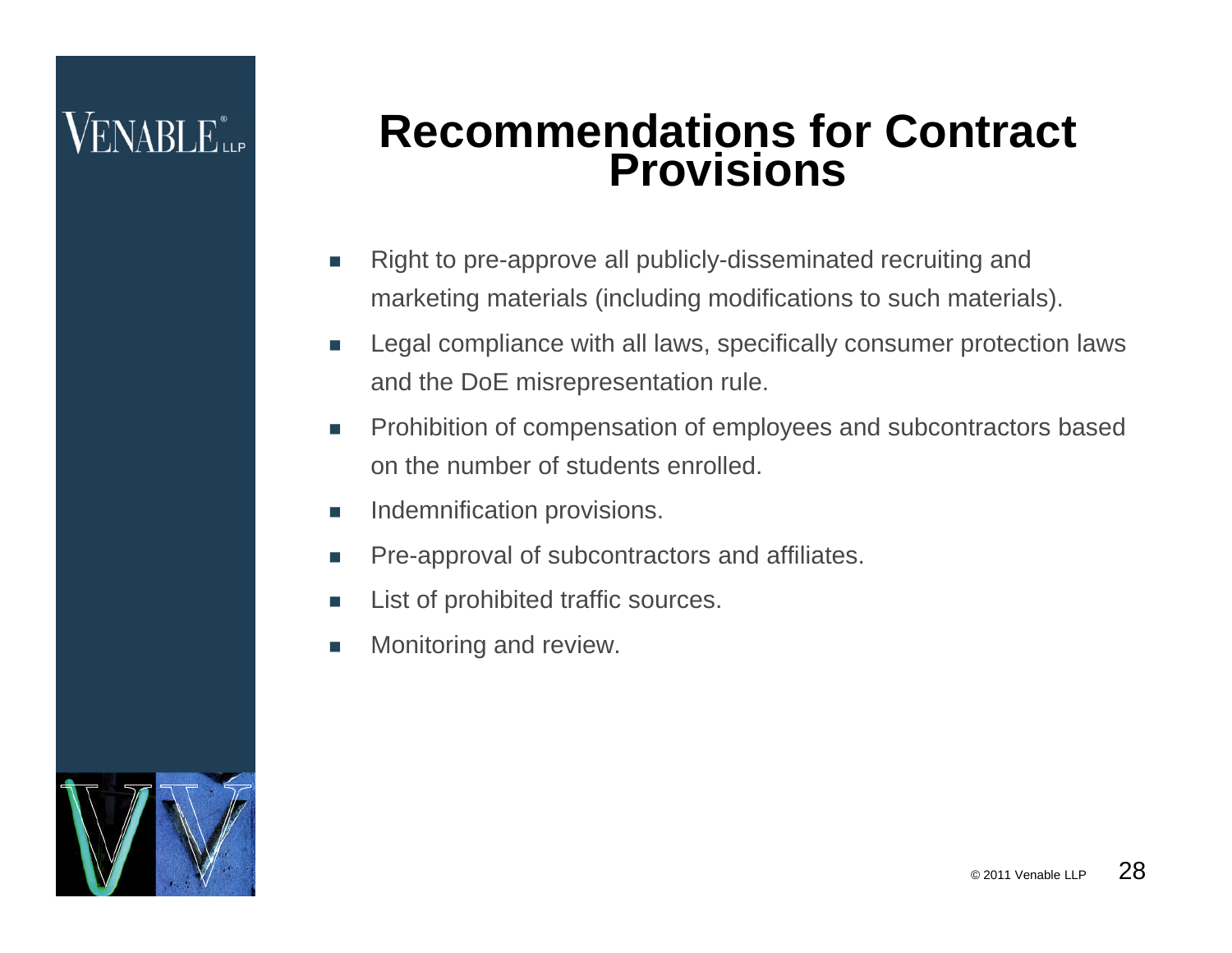

## **Additional Sources of Information**



© 2011 Venable LLP 29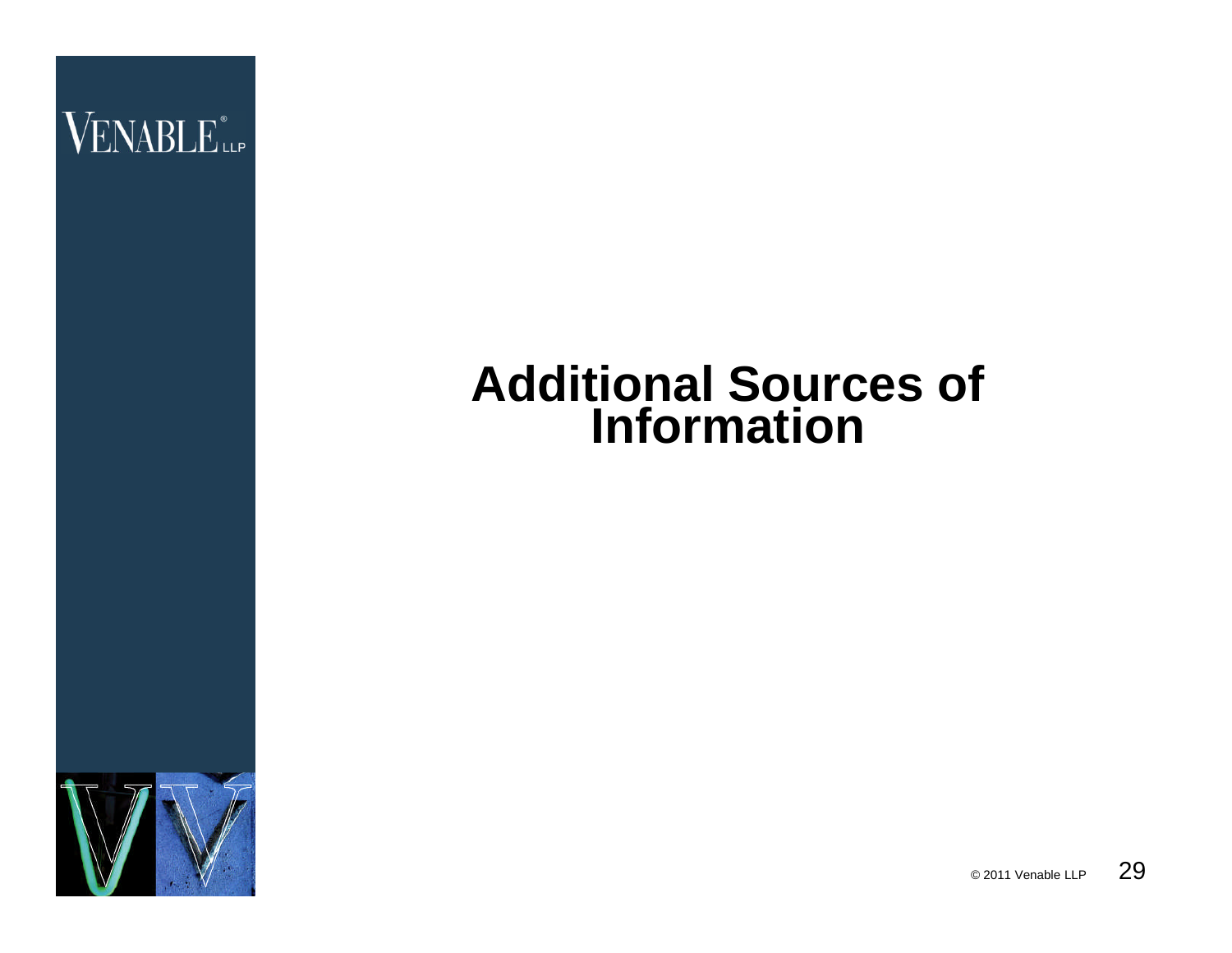## **Selected Sources for Additional Information**

- The Misrepresentation Rule, 34 C.F.R. §§ 668.71- 75.
- U.S. Department of Education, *Dear Colleague Letter re Implementation of Program Integrity Regulations*, GEN 11-105 (Mar. 17, 2011).
- APSCU *Guidance for Association of Private Sector Colleges and Universities Members – The Misrepresentation Rule and Third-Party Vendors.*
- The FTC has published a number of guidance documents on various areas of advertising and marketing law and regulation. These guides are available on the FTC website.